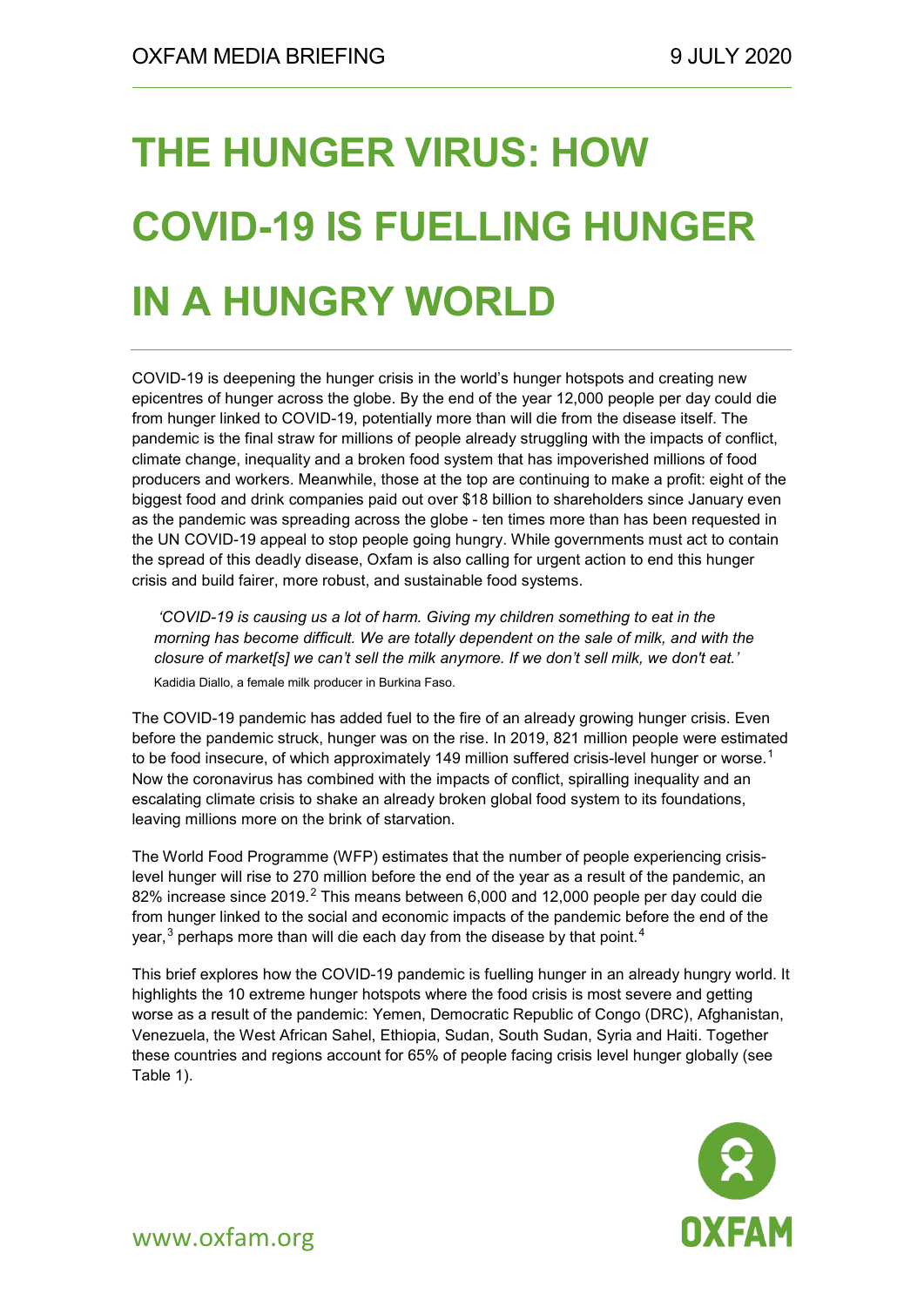But the story does not end there. New hunger hotspots are also emerging. Middle-income countries such as India, South Africa, and Brazil are experiencing rapidly rising levels of hunger as millions of people that were just about managing have been tipped over the edge by the pandemic. Even the world's richest countries are not immune. Data from the UK government shows that during the first few weeks of the lockdown as many as 7.7 million adults reduced their meal portion sizes or missed meals, and up to 3.7 million adults sought charity food or used a food bank. [5](#page-15-4)

This brief also explores why so many people are going hungry and why so many more are so vulnerable to hunger. It shines a light on a food system that has trapped millions of people in hunger on a planet that produces more than enough food for everyone. [6](#page-15-5) A system that has enabled eight of the biggest food and beverage companies in the world to pay out over \$18bn to their shareholders since the start of 2020, even as the COVID-19 crisis unfolded across the globe. $^7$  $^7$  This is over 10 times the amount of food and agriculture assistance funds requested in the UN's COVID-19 humanitarian appeal.<sup>[8](#page-15-7)</sup>

Oxfam recognizes the need for governments to take urgent action to contain the spread of the coronavirus but is also calling on them to act now to end this hunger crisis. To save lives now and in the future, governments must: (1) fully fund the UN's humanitarian appeal, (2) build fairer, more resilient, and more sustainable food systems, beginning with a high-level Global Food Crisis Summit when the Committee on World Food Security meets in October, (3) promote women's participation and leadership in decisions on how to fix the broken food system, (4) cancel debt to allow lower-income countries to put social protection measures in place, (5) support the UN's call for a global ceasefire, and (6) take urgent action to tackle the climate crisis.

| Location                      | <b>Number of people</b><br>(in millions)<br>facing crisis-level<br>hunger or worse<br>in 2019 | Percentage of<br>population facing<br>crisis level<br>hunger or worse<br>in 2019 | <b>Global health</b><br>preparedness<br>ranking (out of<br>195 countries) | <b>Confirmed</b><br>COVID-19<br>cases <sup>9</sup> |
|-------------------------------|-----------------------------------------------------------------------------------------------|----------------------------------------------------------------------------------|---------------------------------------------------------------------------|----------------------------------------------------|
| Yemen                         | 15.9                                                                                          | 53%                                                                              | 190                                                                       | 941                                                |
| <b>DRC</b>                    | 15.6                                                                                          | 26%                                                                              | 161                                                                       | 5,826                                              |
| Afghanistan                   | 11.3                                                                                          | 37%                                                                              | 130                                                                       | 29,143                                             |
| Venezuela                     | 9.3                                                                                           | 32%                                                                              | 176                                                                       | 3,917                                              |
| <b>West African</b><br>Sahel* | 9.8                                                                                           | 5%                                                                               | -                                                                         | 33,846                                             |
| Ethiopia                      | 8.0                                                                                           | 27%                                                                              | 84                                                                        | 4,532                                              |
| South Sudan                   | 7.0                                                                                           | 61%                                                                              | 180                                                                       | 1,892                                              |
| Syria                         | 6.6                                                                                           | 36%                                                                              | 188                                                                       | 204                                                |
| Sudan                         | 5.9                                                                                           | 14%                                                                              | 163                                                                       | 8,580                                              |
| Haiti                         | 3.7                                                                                           | 35%                                                                              | 138                                                                       | 5,211                                              |

#### **Table 1: Ten extreme hunger hotspots**

\*The West African Sahel region covers Burkina Faso, Mali, Mauritania, Niger, Chad, Senegal, and Nigeria.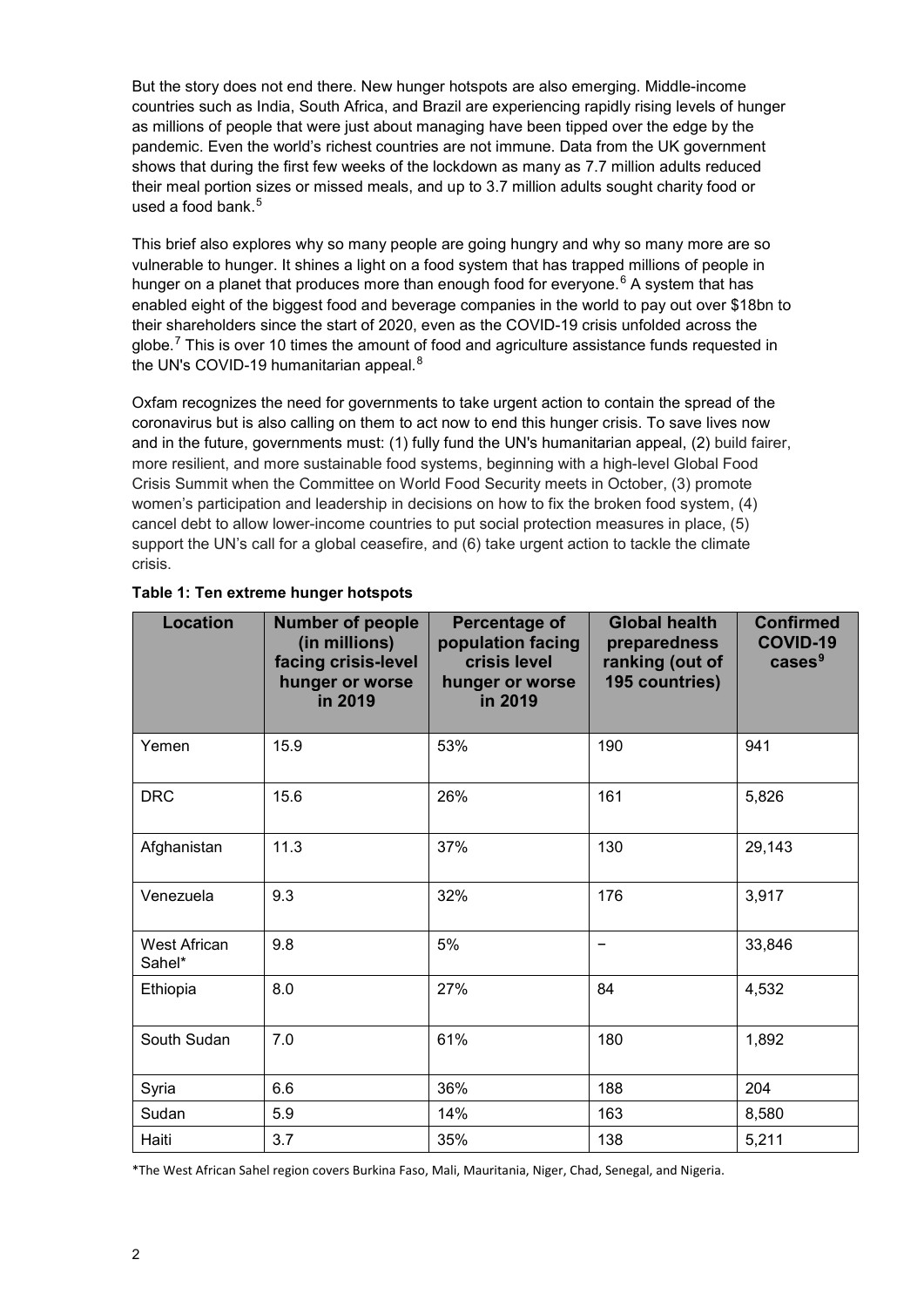This table highlights the top 10 hunger hotspots based on the number of people experiencing crisis-level hunger or worse in each country.[10](#page-15-9) The percentage of the population affected is also given along with data on confirmed COVID-19 cases as of 22 June 2020. It should be noted, however, that these case figures are likely to significantly underestimate the problem given the limited public health and testing capabilities of these countries.<sup>[11](#page-15-10)</sup> The Global Health Preparedness Index ranks countries on their capacity to address health emergencies and provide health services.[12](#page-15-11) Poor health systems increase people's vulnerability to hunger as, for example, lack of medical care will mean health problems that prevent or reduce people's capacity to earn a living or produce food go untreated.

## CORONAVIRUS – FUELLING HUNGER IN A HUNGRY WORLD

Conflict, the climate crisis, inequality and a broken food system mean millions of people are living in, and dying from, hunger every year. Millions more are now joining their ranks as a result of spiralling unemployment and the economic disruption caused by the pandemic.

## **Mass unemployment**

The dramatic slowdown in the global economy, coupled with severe restrictions on movement, has resulted in mass job losses over the last few months. With no income or social support, millions of people cannot afford enough to eat. The International Labour Organization estimates that the equivalent of 305 million full-time jobs have been lost because of the pandemic, with women and young people especially hard hit. $^{\mathsf{13}}$  $^{\mathsf{13}}$  $^{\mathsf{13}}$  Up to half a billion people could be pushed into poverty as a result. [14](#page-15-13)

Globally, 61% of people work in the informal economy.<sup>[15](#page-15-14)</sup> Forty percent are women and many are young – in fact three-quarters of young adults earn a living in the informal sector.<sup>[16](#page-15-15)</sup> These workers, including domestic helpers, street vendors, delivery drivers and daily wage labourers on construction sites, have been particularly hard hit by the pandemic as they have no job security and no access to the benefits that come with formal employment, such as unemployment insurance.<sup>[17](#page-15-16)</sup>

Many poor households are also grappling with a drop in remittance flows (the money that migrant workers send home to their families) linked to a rise in unemployment. Global remittances totalled \$554bn in 2019<sup>[18](#page-15-17)</sup> and are a lifeline for millions of families that are living in poverty. [19](#page-15-18) The World Bank estimates that the pandemic will result in a 20% decline in remittances to low- and middle-income countries – which amounts to more than \$100bn.<sup>[20](#page-15-19)</sup>

Governments have responded to the unprecedented disruption in economic activity by instituting ad hoc social protection policies that vary considerably in terms of their reach and scale.<sup>[21](#page-16-0)</sup> Many wealthy nations have introduced multi-billion-dollar economic stimulus packages to support business and workers, but most lower-income nations lack the financial firepower to follow suit.<sup>[22](#page-16-1)</sup>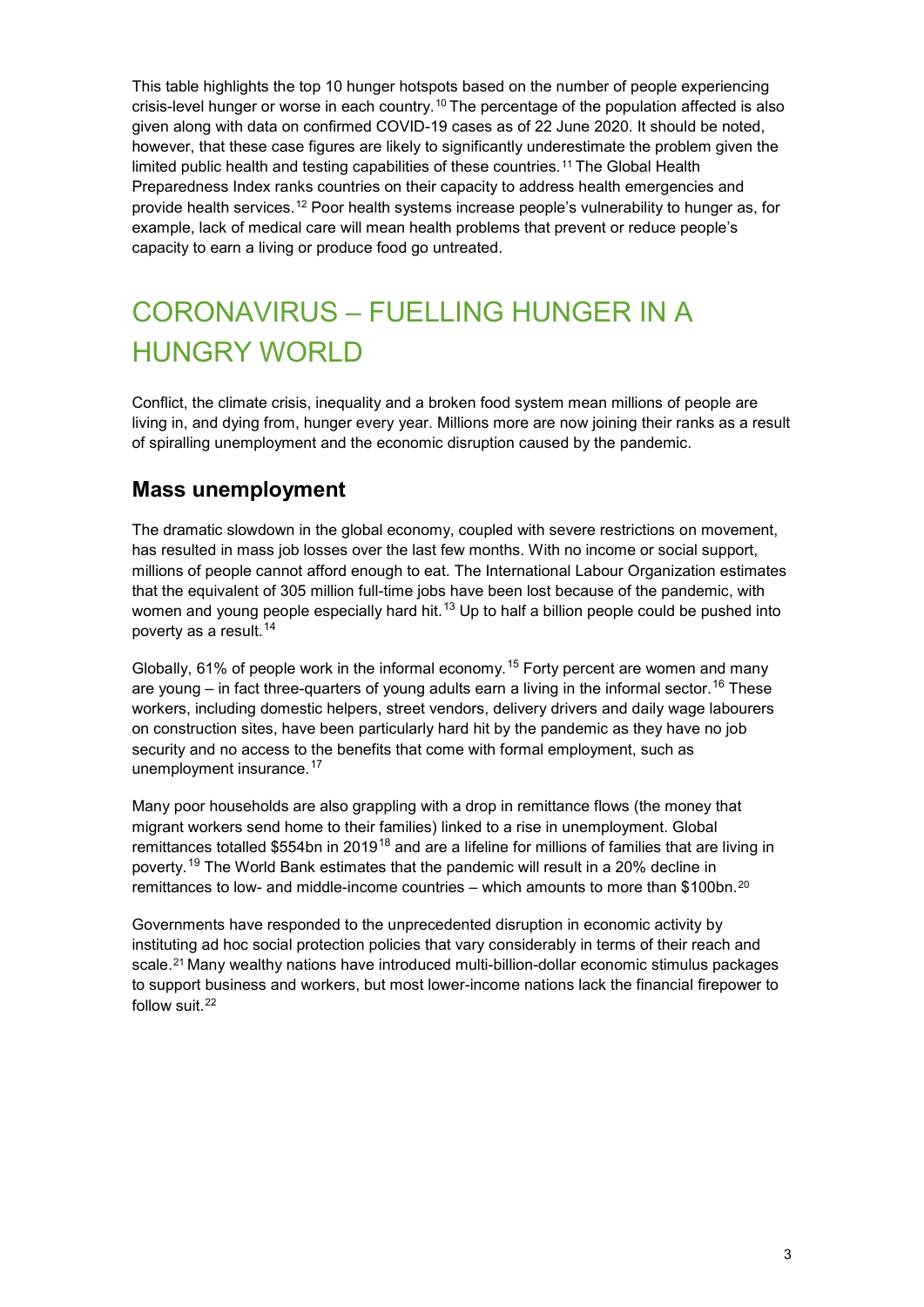#### **Box 1: Women, food and hunger**

Women play a crucial role in the global food system as producers, as workers on plantations and in processing plants. Women are also typically responsible for buying and cooking food for the family. Yet on every continent the prevalence of food insecurity is higher for women than for men – with the largest differences found in Latin America.<sup>[23](#page-16-2)</sup>

While there is limited gender-disaggregated data available to document how the COVID-19 pandemic is impacting women, $^{24}$  $^{24}$  $^{24}$  decades of experience tell us that women and children are disproportionately harmed during economic downturns and in times of food insecurity.

Women make up a significant proportion of groups such as informal workers and smallholder producers<sup>[25](#page-16-4)</sup> that have been hit the hardest by the economic fallout of the pandemic. Moreover, women are often the most vulnerable within these groups because of systemic barriers such as discrimination in terms of land ownership and pay, or because of the social stigma associated with being a single parent, an unmarried mother or the victim of sexual violence.<sup>[26](#page-16-5)</sup> The Food and Agriculture Organization estimates that if women had the same access to productive resources as men, they could increase yields on their farms by up to 30% – reducing the number of hungry people in the world by up to 17%. $^{27}$  $^{27}$  $^{27}$ 

Added to this is women's unpaid care and domestic workload. Before the pandemic, women did three times more unpaid care work than men globally, and this has risen dramatically in recent months as a result of illness and school closures. A survey conducted in Nairobi's informal settlements, for example, revealed that 42% of women were unable to get paid work because of an increased care and domestic workload caused by the pandemic.<sup>28</sup>

All this, together with the fact that women are often the first to skip meals or eat smaller portions so the family ration goes further, means women are often the first to go hungry. This has serious consequences for their health and that of their children. For example, anaemia – caused by a lack of iron in the diet – is a leading cause of maternal deaths in low-income countries around the world. A 2014 study conducted in India found anaemia contributed to 50% of maternal fatalities.<sup>[29](#page-16-8)</sup>

### **Food producers pushed to the brink**

Small-scale producers across the developing world, many of them women, form the backbone of local food systems. They play an important role in producing food and providing employment but are among the most vulnerable to hunger as a result of the pandemic.

Travel restrictions introduced to contain the spread of the coronavirus, as well as illness among workers, mean many farmers have been unable to plant or harvest crops, or access markets to sell their produce or buy seeds and tools.<sup>[30](#page-16-9)</sup> Elsewhere, pastoralist communities have been unable to move their animals to seasonal sources of food and water, affecting the health of their livestock and its value at sale. [31](#page-16-10)

Although lockdowns are easing in many countries, producers still face other challenges. For example, many small-scale farmers use their land as collateral for loans, so there is a fear that failed or wasted harvests could lead to them losing it. In other instances, land deal consultations have continued despite movement restrictions that hamper proper community consultation, increasing the risk of land grabs. $32$  In Uganda the government has prohibited evictions during lockdown but land grabs have continued. In one case more than 35,000 people from 20 villages have been left without a home or land on which to grow food after being evicted.<sup>[33](#page-16-12)</sup>

There are also worrying signs that some companies are using the pandemic to take advantage of consumers. The Food and Agriculture Organization (FAO) Food Price Index, which tracks the average price supermarkets and other retailers pay for a basket of basic goods, has fallen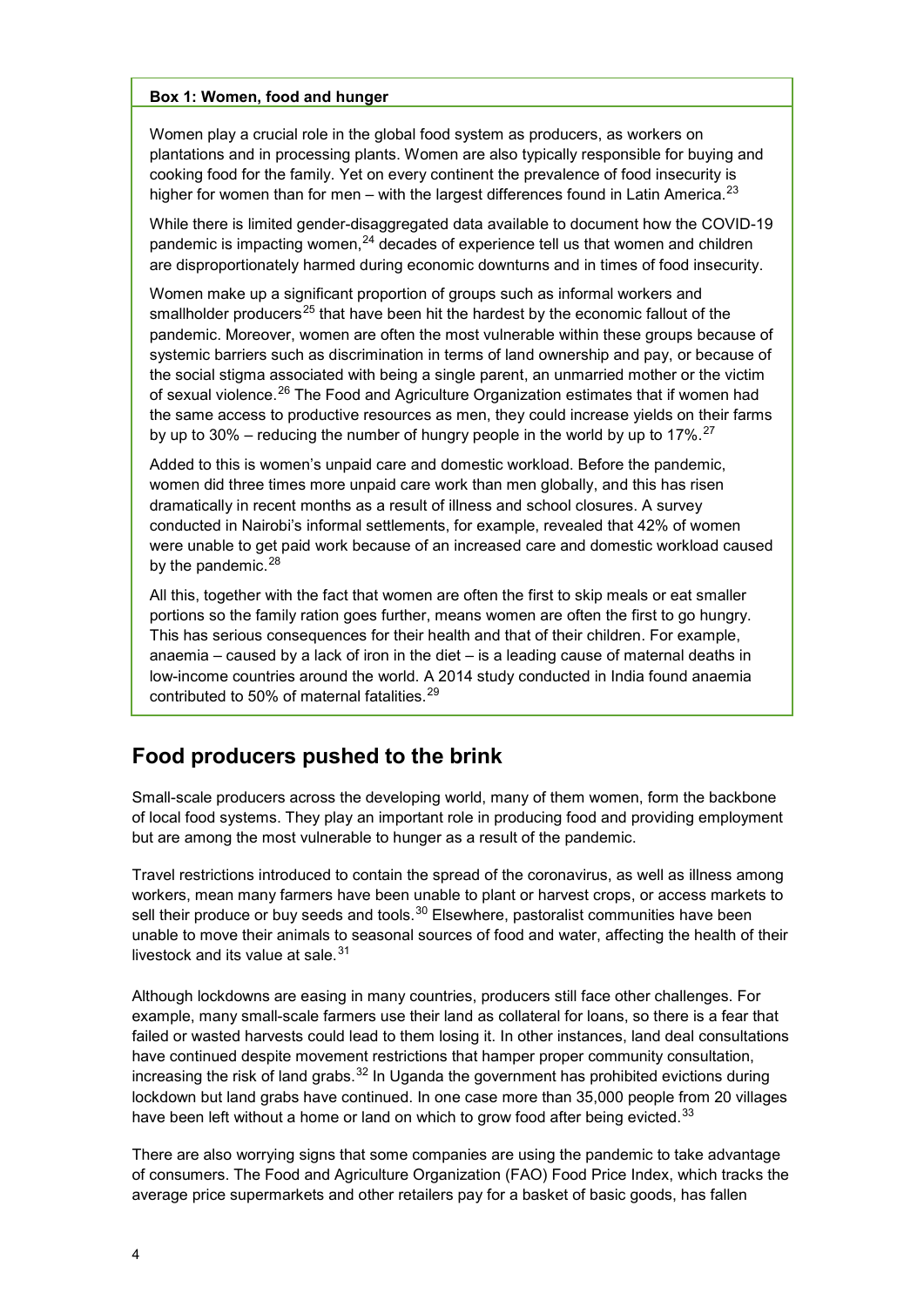steadily since January 2020.<sup>[34](#page-16-13)</sup> However, consumer prices are going up in many countries as a result of disruption to local production and supply chains, inflation, panic buying and potential price gouging (where goods are sold at a much higher price than is considered reasonable or fair). $^{35}$  $^{35}$  $^{35}$  In the USA, for example, consumer prices increased by 2.6% for groceries, $^{36}$  $^{36}$  $^{36}$  on average, but farm income fell.<sup>[37](#page-16-16)</sup>

#### **Box 2: Farming under lockdown**

An Oxfam survey<sup>[38](#page-16-17)</sup> of small-scale famers in Uganda, Hong Kong, Nepal, Guatemala, and Zambia has revealed how measures put in place to contain the spread of the virus have impacted on their livelihoods.

Small-scale farmers in Zambia said they were unable to sell their produce because local markets were shut or because they were worried about contracting the virus. Those farmers who did get to market said they were paid less than normal for their produce.

In Nepal, the middlemen who collect vegetables from farms and take them to market have been unable to visit, depriving many farmers of a vital source of income.

In Uganda, lockdown coincided with the planting season and the closure of community markets left many farmers unable to buy seeds. Areo Joyce, a small-scale farmer, told Oxfam: 'Working as a full group is not allowed. Thirty people cannot work at the same time on the same garden. This has delayed planting.'

*Oxfam's 'Sowing Diversity = Harvesting Security' programme works with small-scale famers to improve food security and nutrition.* www.sdhsprogram.org

## **Dwindling humanitarian aid**

The delivery of humanitarian assistance has become more difficult because of the pandemic. Restrictions on the movement of people and goods, and the extra precautions required to protect people's health during aid distribution, is slowing efforts to reach people with food assistance. In some countries such as Chad and Mauritania in West Africa, aid agencies have had to scale back or suspend humanitarian activities.<sup>39</sup>

To date, 24% of the COVID-19 Global Humanitarian Response Plan (GHRP) − which requires  $$7.3$ bn – has been funded.<sup>[40](#page-16-19)</sup> Within this, just 9% of the funding required to tackle rising food insecurity has been pledged.[41](#page-16-20) In Yemen, the WFP halved the rations for 8.5 million people in the north of the country,<sup>[42](#page-16-21)</sup> and Afghanistan has received just  $6\%$  of the total \$60m needed to fund its food security programmes in response to COVID-19.[43](#page-16-22)

These cuts are already affecting the ability of agencies such as Oxfam to respond at a time when the pandemic has heighted humanitarian need. Institutional donor funds have also been slow to move through the system, and local humanitarian organizations on the front line of the COVID-19 response have had very little access to funding.

Moreover, mandatory government restrictions put in place to prevent the spread of the virus have made it challenging for humanitarian workers to reach the most vulnerable people. To overcome these problems, Oxfam and our local partners are developing innovative approaches to reach people, including providing electronic cash transfers, clean water, accessible ATMs where people are able to access water stations through credit prepaid by Oxfam, and the use of cryptocurrency in countries where hyperinflation makes cash distribution more complex.

Since the pandemic started, Oxfam has reached 4.5 million of the world's most vulnerable people with food and clean water, working together with over 344 partners across 62 countries. We aim to reach a total of 14 million people by raising a further €100m to support our programmes. [44](#page-16-23)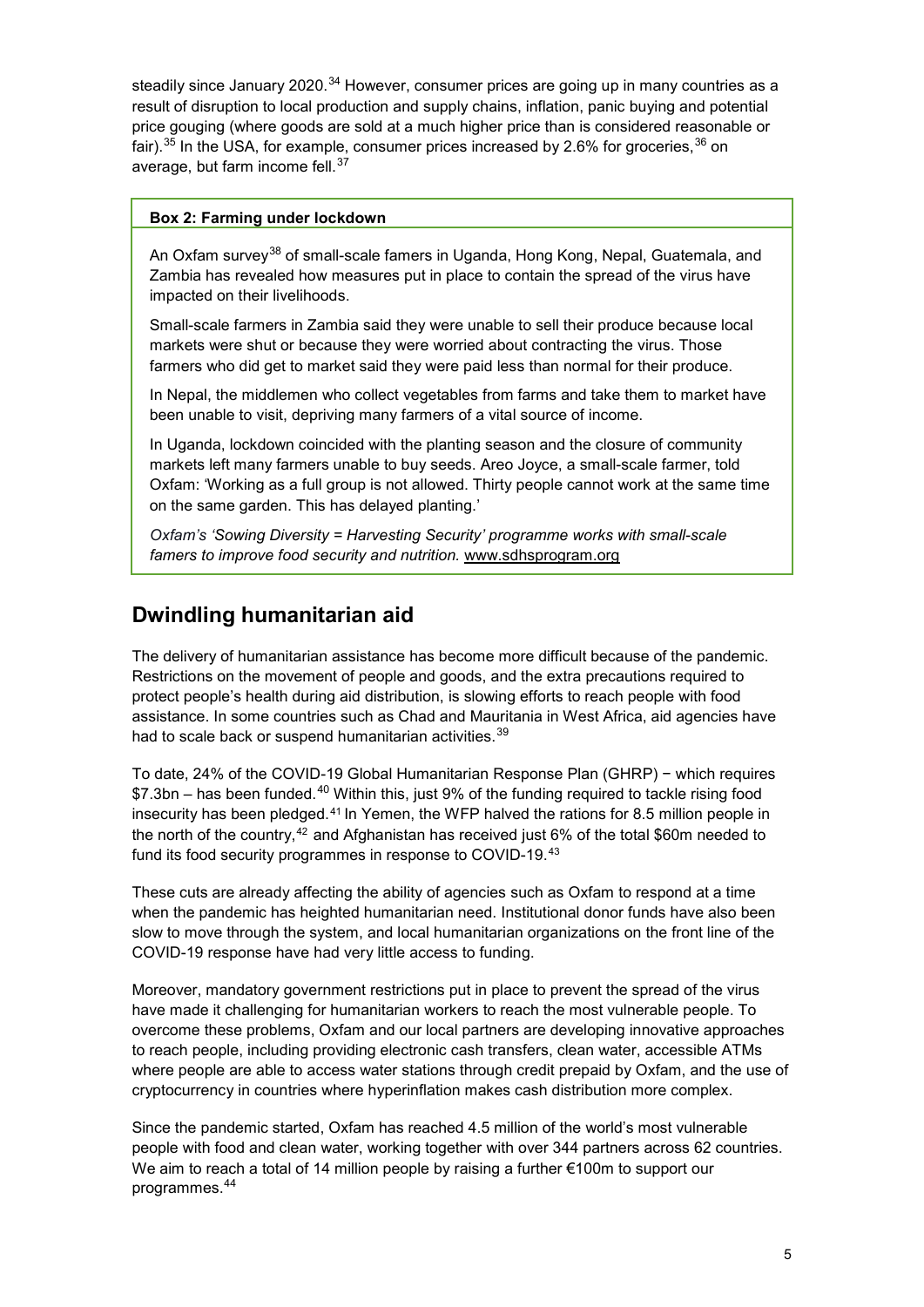## **A broken food system**

Even before the pandemic, our industrial model of agriculture production, heavily reliant on chemical inputs to grow vast monocrops for export, was failing to provide food security and alleviate poverty for millions of people.

Huge inequalities mean that the small-scale farmers Huge inequalities mean in the small-scale producers, who produce more than 70% of the food consumed for people living in Asia and sub-Saharan Africa,<sup>[45](#page-16-24)</sup> and the more than 1.7 billion people working on farms, plantations, fishing boats and in processing factories,<sup>[46](#page-16-25)</sup> are unable to produce enough food, or earn enough income, to escape hunger and poverty.

For decades, governments in lower-income countries have failed to invest in agriculture and the rural economy, leaving small-scale producers without the infrastructure, information, or technology they need to access markets, improve productivity, and adapt to an increasingly hostile climate. For example, between 2014 and 2018 only eight African countries consistently spent 10% or more of their government budget on agriculture.<sup>[47](#page-16-26)</sup>

Small-scale producers in lower income countries are also often forced to compete in global markets against farmers from wealthy nations who enjoy substantial subsidies from their governments.

In addition, the powerful agricultural traders, food and beverage corporations, and supermarkets that dominate the food sector are able to dictate the price and terms of food trade. Their focus on reducing costs and maximizing profits means producers and workers are being paid poverty wages yet shoulder most of the risk associated with food production. A 2019 Oxfam survey of tea plantation workers in Assam, India, for example, revealed that more than half of workers were not able to live on their wages alone. Meanwhile, Indian domestic tea brands captured 58% of the price paid by consumers.<sup>[48](#page-16-27)</sup>

As a result, millions of smallholder producers and food workers are struggling to survive – with significant consequences for the food security of communities and countries.

## **The climate crisis**

The climate crisis is increasing food insecurity in all the hunger hotspots. Higher average annual temperatures, more extreme weather events such as droughts and floods, and less predictable weather patterns spell disaster for food production. Projections indicate that climate change will negatively impact crop yields in many parts of the world and increase food prices. The Intergovernmental Panel on Climate Change (IPPC) also estimates that up to 183 million additional people could face hunger by 2050 due to climate change.<sup>[49](#page-16-28)</sup>

Climate change intensifies the existing challenges that producers face. In the Middle East, Central and East Africa, and parts of Asia, farmers have been battling some of the largest locust invasions in decades after exceptionally wet conditions in their breeding grounds – which have been linked to the climate crisis – led to a surge in their numbers. More than six million people in locust-affected areas are suffering from crisis levels of hunger.<sup>[50](#page-16-29)</sup> In Ethiopia alone, an estimated 356,000 metric tons of cereal crops and 1.3 million hectares of pastureland have been lost to locusts to date, with more destruction expected. As a result, approximately one million Ethiopians require food assistance<sup>51</sup>. Meanwhile, movement restrictions as a result of the pandemic are slowing the roll out of measures to control the swarms and prevent them from destroying fields. [52](#page-17-1)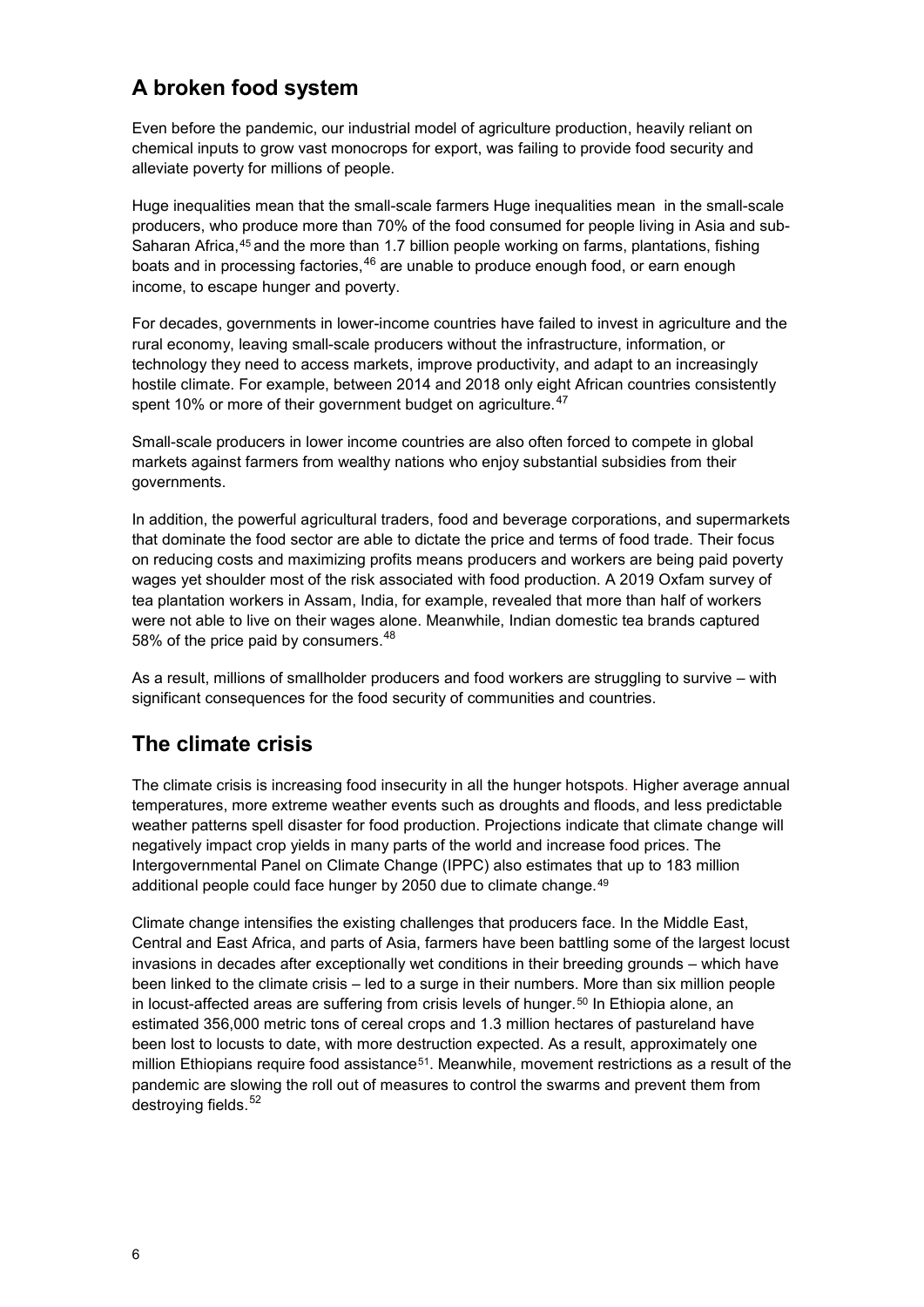## **Inequality**

We live in a time of extreme inequality. While nearly half of humanity scrape by on less than \$5.50 a day, the world's 2,200 billionaires have more wealth than 4.6 billion people combined.<sup>[53](#page-17-2)</sup> The pandemic is exploiting and exacerbating these inequalities, as the poorest people are most impacted by loss of jobs and income.<sup>[54](#page-17-3)</sup>

These inequalities trap millions in poverty and in hunger. In Malawi, for example, well-off families consume three times more calories than the poorest families.<sup>[55](#page-17-4)</sup> When food prices increase, wealthy families may not notice. Even if their income declines, food costs represent a relatively small fraction of their household expenditure. But for the poorest families, whose spending on food totals as much as half of their income, [56](#page-17-5) even the smallest increase in food prices, or drop in income, can cause them to skip meals or to eat less nutritious food.

As outlined above, these profound inequalities extend to the food system, where unequal access to food rather than insufficient global production is leaving people hungry.<sup>[57](#page-17-6)</sup> Financial investments in large-scale agribusiness are often prioritized, while investments in small-scale producers are woefully neglected.<sup>[58](#page-17-7)</sup> Meanwhile, supermarkets and food and drink companies continue to keep the lion's share of the price consumers pay for their products.

## **Conflict**

Conflict is both one of the main causes and consequences of food shortages, so it is not surprising that 8 of the 10 extreme hunger hotspots identified by Oxfam are affected by high levels of violence and insecurity. In illustration of this, 60% of the world's 821 million people who are food insecure, and nearly 80% of stunted children, $^{\rm 59}$  $^{\rm 59}$  $^{\rm 59}$  live in countries affected by conflict. $^{\rm 60}$  $^{\rm 60}$  $^{\rm 60}$ 

People who are forced to flee violence, often with little more than the clothes on their back, are particularly vulnerable. However, food is often in short supply even for those who stay put. Farming can become dangerous, as farmers may be attacked, farms may be looted, and travelling to and from market may become too dangerous to travel. Production shortfalls can lead to rising food prices, but at the same time war destroys economies, leaving people without money to buy what little food there is.

Hunger can also be a weapon of war. Warring parties can destroy markets and warehouses, suspend food imports, and cut transportation links to gain power. Prior to the war, Yemen imported 90% of its food and almost all of its fuel, so the sea, land and air restrictions imposed as a result of the conflict had a significant impact on the price and availability of food.

These issues are exacerbated by depleted funding and humanitarian aid as a result of the pandemic.

#### **Box 3: War-fuelled hunger in the Central African Republic**

The Central African Republic (CAR) is green and verdant but has been battered by conflict and insecurity since 2004. The country ranks last out of 117 nations in the Global Hunger Index,<sup>[61](#page-17-10)</sup> with one-in-two people being food insecure and nearly one million estimated to be on the brink of famine.<sup>[62](#page-17-11)</sup>

The scarcity of food both fuels and is fuelled by conflict. Thousands of farmers have been forced to abandon their farms<sup>[63](#page-17-12)</sup> or watch their crops and livestock burn, and UN peacekeepers have to keep watch as people collect firewood and water.

The COVID-19 pandemic is further exacerbating this crisis. The reduction in transport, and the partial closure of borders with Cameroon and the DRC, has led to a surge in the price of imported food − the cost of rice and beans, for example, has increased 80% since last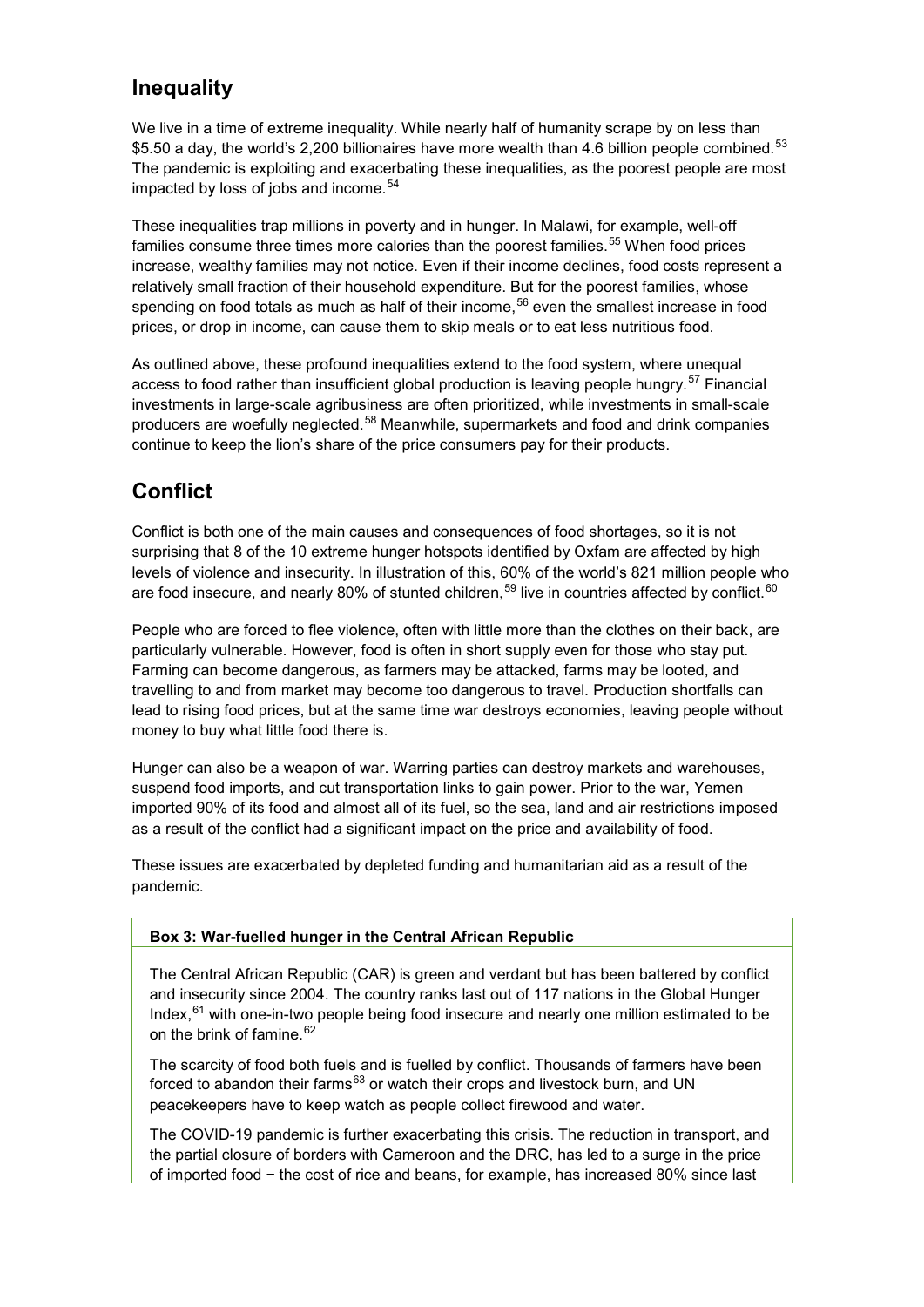year. By April 2020, locally produced goods, such as maize, cassava and sorghum, had also risen in price by nearly 50% compared with the same point the previous year.<sup>[64](#page-17-13)</sup>

Oxfam has scaled up its operations in CAR to respond to the pandemic, helping over 54,000 people with food and seeds, as well as providing soap and cloth masks.

## **EXTREME HUNGER HOTSPOTS**

#### **Yemen**

A single mother of four children and owner of a hair salon in Sana'a says: *'I barely get a customer to visit my salon since the past few months, I am falling short to pay expenses and rent for over two months, and buying food on credit. I don't know what to do. Even those people who used to help me with cash in the past have stopped since news of this coronavirus was heard in Sana'a.'*

Ravaged by more than five years of war, Yemen is experiencing the worst humanitarian and food security crisis in the world. Two-thirds of the population – 20 million people – are hungry, and nearly 1.5 million families currently rely on food aid to survive. [65](#page-17-14) Within this bleak picture, women and children are the worst affected, with 1.4 million pregnant or breastfeeding women and over two million children suffering from moderate or severe malnutrition. [66](#page-17-15), [67](#page-17-16)

The ongoing conflict has decimated the country's infrastructure, restricted food imports, and led to mass unemployment. Health workers have not been paid since the start of the war. $68$ Meanwhile, locust swarms that have gone unchecked because of the war are adding to the problems and fuelling hunger in the country.

As of late June, Yemen had reported over 900 coronavirus infections and over 250 deaths.<sup>[69](#page-17-18)</sup> However, with only half of the health system functioning<sup>[70](#page-17-19)</sup> and limited capacity to test for the virus, these figures are likely to be grave underestimates.

The impact of the pandemic on food security in Yemen is clearer. The slump in economic activity in wealthy Gulf states, brought on by lockdowns and low oil prices, led to an 80% drop in remittances in the first four months of 2020.<sup>[71](#page-17-20)</sup> This has had a significant impact on poverty and food security. Last year remittances brought \$3.8bn into Yemen, equivalent to 13% of its gross domestic product (GDP).

The closure of borders and supply routes in response to the pandemic has further disrupted supply chains in a country that imports  $90\%$  of its food.<sup>[72](#page-17-21)</sup> This has led to food shortages and price increases, especially for wheat flour and sugar.<sup>[73](#page-17-22)</sup> Food imports were down 43% in March and 39% in April compared with the same months in 2019.<sup>[74](#page-17-23)</sup>

Continued fighting, despite UN calls for a global ceasefire, has also hampered humanitarian access, with aid reaching only 13.5 million people in early 2020, compared with 15.2 million in 2019. Humanitarian aid, already in decline before the crisis, is severely stretched. The USA cut  $$73$ m of its aid to Yemen in March 2020, $^{75}$  $^{75}$  $^{75}$  and a donor pledging conference held in June raised only \$1.35bn to support the country's COVID-19 response, well below the target of \$2.4bn.<sup>[76](#page-17-25)</sup>

Oxfam is rehabilitating the water supply to one of the main hospitals in Aden, providing cash assistance to families affected by flooding in the south of the country, and training community health volunteers to provide information about coronavirus and the importance of hygiene and hand washing.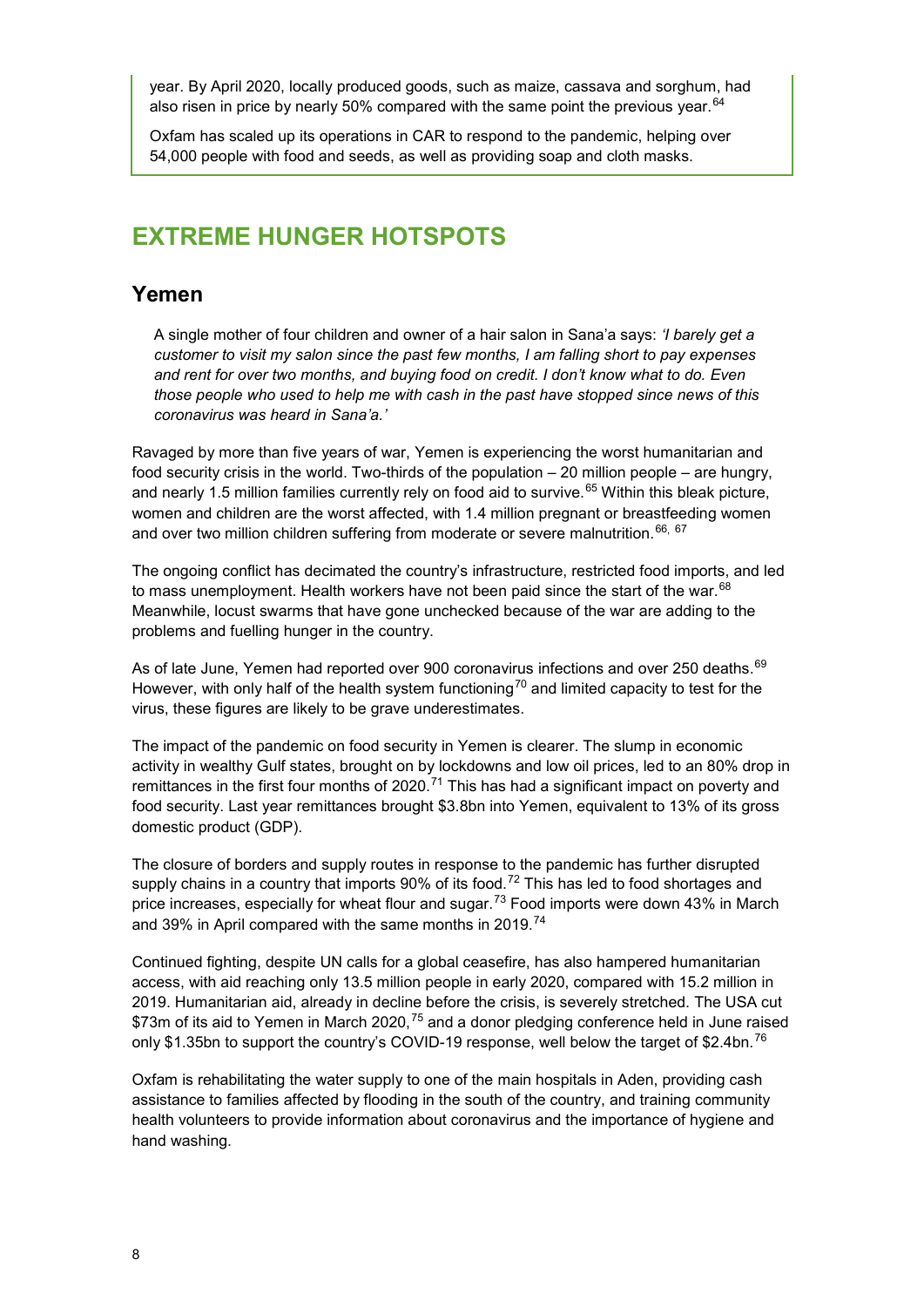## **Afghanistan**

*'Poverty is another disease, it is as dangerous as this virus and if people continue staying home this way, a lot of families could die because of hunger,'* Afghani woman.

Over one-third of Afghanistan's population, approximately 11.3 million people, are food insecure; of these, nearly four million people are one step away from famine. $^{77}$  $^{77}$  $^{77}$  As a consequence, almost 41% of children are stunted as a result of undernutrition.<sup>[78](#page-17-27)</sup>

Four decades of conflict have forced over four million people to flee their homes,<sup>[79](#page-17-28)</sup> destroyed people's livelihoods and left a quarter of the labour force jobless. Recovery has been hampered by a series of extreme droughts since 2018 and an economic downturn in Iran that was already affecting remittances to Afghanistan before the pandemic hit.

The pandemic has pushed millions of people into hunger and poverty.<sup>[80](#page-17-29)</sup> The number of people on the brink of famine has risen sharply from 2.5 million in September 2019 to 3.5 million in May 2020.[81](#page-17-30)

Government efforts to curb the spread of the virus have ravaged Afghanistan's already frail economy, slashing the national revenue by \$800m – a 30% decrease compared with 2019.<sup>[82](#page-17-31)</sup> By June 2020, an estimated 35 million people – a staggering 93% of households − were in immediate need of an emergency assistance, as 70% of households reported decreased incomes and interrupted remittance flows. $83$  An Oxfam survey also revealed that 74% of respondents did not have access to food.

Border closures have also taken their toll on the supply routes for food and other essentials, causing abrupt increases in prices. For instance, the average price of cooking oil increased by 37%, the price of wheat flour by 18%, and the price of sugar by 19% between mid-March and the last week of May.<sup>[84](#page-17-33)</sup>

Since January 2020, Oxfam has assisted 200,336 people in Afghanistan with cash, food and agricultural materials such as seeds and fertilizers.

## **South Sudan**

Prior to the pandemic, over 60% of people living in South Sudan faced crisis levels of hunger<sup>[85](#page-17-34)</sup> and four out of five people were living below the poverty line.  $86$ 

Seven years of protracted conflict and violent extremism has forced millions from their homes and had a devastating impact on domestic food production in a country where 80% of people rely on agriculture for their livelihoods.<sup>87</sup> Revenge killings and cattle raids have hampered farmers' efforts to invest in sustainable livelihoods. The ongoing conflict has also made it more difficult for humanitarian agencies to deliver aid.

The climate crisis further exacerbates the food crisis. The UN has warned that famine threatens the lives of up to 5.5 million people, as periodic droughts and flooding have destroyed crops and livestock.<sup>[88](#page-18-2)</sup> More recently, swarms of desert locusts have been devouring crops and pasture, with fears that the plague − already in the hundreds of billions − will grow further.

While the extent to which coronavirus has spread within the country is unclear, the economic fallout from the pandemic are all too visible. Plummeting oil prices have had a devastating impact as South Sudan relies on the oil sector for 98% of its GDP. Heavy losses in oil export earnings mean the country's trade deficit of over SSP 2bn (more than \$15m) will only widen, further crippling the economy and fuelling poverty and hunger.<sup>89</sup>

Despite recent relaxation of restrictions, the lockdown has disrupted food supplies. The government's agreement with Uganda and Kenya has allowed the continuous flow of food and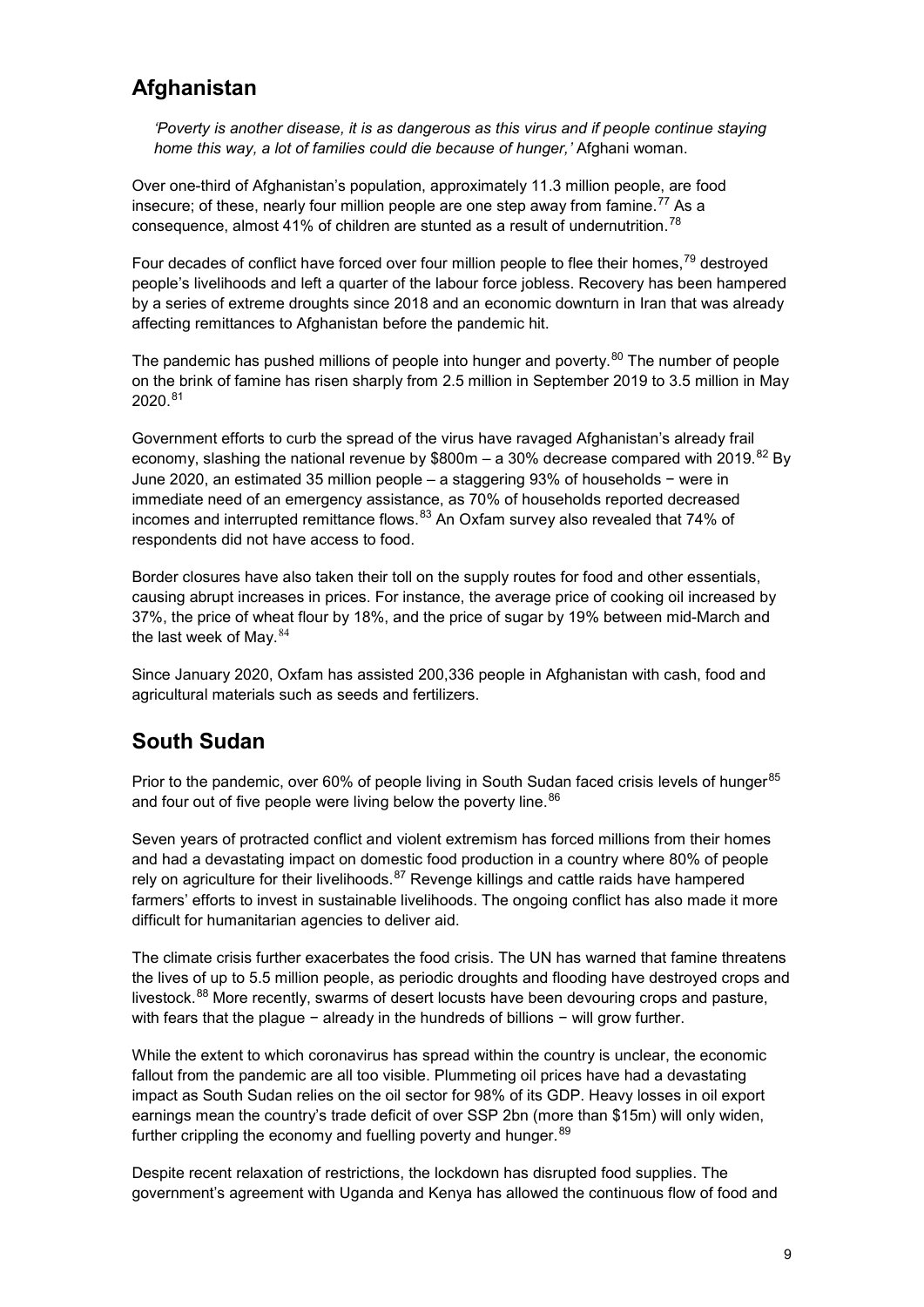other essential commodities, but the quarantining of cargo drivers has led to delays and helped fuel a nearly 40% spike in food prices.<sup>[90](#page-18-4)</sup>

Declining humanitarian assistance will also have a significant impact in a country where 7.5 million people rely on humanitarian assistance to survive.<sup>91</sup>

Oxfam was at the forefront of tackling food insecurity in South Sudan even before the pandemic. In response to the pandemic, Oxfam has scaled up its programmes, providing over 153,500 vulnerable women and men with cash to enable them to buy food and essential commodities such as soap and sanitizers. Oxfam also provides clean water and sanitation to vulnerable communities, aiming to reach 500,000 people.

## **West African Sahel**

For the last 11 years, the Sahel region of West Africa – Burkina Faso, Chad, Mali, Mauritania, Niger, Nigeria, and Senegal – has had the fastest growing hunger crisis in the world.<sup>[92](#page-18-6)</sup>

Between March and May 2020, some 13.4 million people were estimated to be in immediate need of food assistance across the region,<sup>[93](#page-18-7)</sup> pushed to the brink of famine by conflict, climate change and a failure of governments to support small-scale producers and equally distribute wealth.

Violence has forced 4.3 million people to flee their homes, $^{94}$  $^{94}$  $^{94}$  and left 24 million people in need of urgent humanitarian assistance, half of whom are children. [95](#page-18-9) Insecurity has also impacted people's ability to grow crops and keep livestock, especially in Chad, Burkina Faso and northern Senegal.

The climate crisis, which has seen temperature increase at 1.5 times faster than the global average, frequent floods, and droughts, <sup>[96](#page-18-10)</sup> is devastating people's crops and incomes, especially in rural areas. The resulting decline in natural resources, such as water and fodder, has also increased inter-community tensions and conflict in the region, further undermining food security.

Measures to contain the pandemic have hit access to markets, food production and food prices. The closure of borders has led to sharp increases in the price of imported food and agricultural products across the region, with Mali seeing prices increase by 10%, on average, and Nigeria seeing increases of 30%.<sup>97</sup>

Lockdown measures imposed in many cities in response to the pandemic have had a significant impact on producers – many of whom are women – with perishable products such as fruit, vegetables and milk going to waste because of market closures.

Restrictions on movement have also prevented millions of herders from driving their livestock to greener pastures in the south for feeding between March and June, threatening the survival of whole herds. In the absence of government steps to help feed livestock through to the winter, further losses are feared. Despite the slow easing of restrictions, it is likely people's ability to prepare for the prepare for the prolonged lean period will have been impacted.

The pandemic could tip more than 50 million additional people into a food and nutritional crisis<sup>[98](#page-18-12)</sup> yet just 26% of the \$2.8bn<sup>[99](#page-18-13)</sup> needed for the humanitarian response in the West African Sahel has been pledged. Millions are already struggling to eat even once a day, and many more are relying on very volatile incomes. Women, who often go without food so they can feed their children, are at particular risk.

Oxfam is helping more than 400,000 vulnerable people cope with the pandemic in the Sahel, including through building 107 water pumps in Burkina Faso for people who have fled the violence. In Senegal, Oxfam is distributing hygiene kits, food and cash, and raising awareness of prevention measures (e.g. handwashing).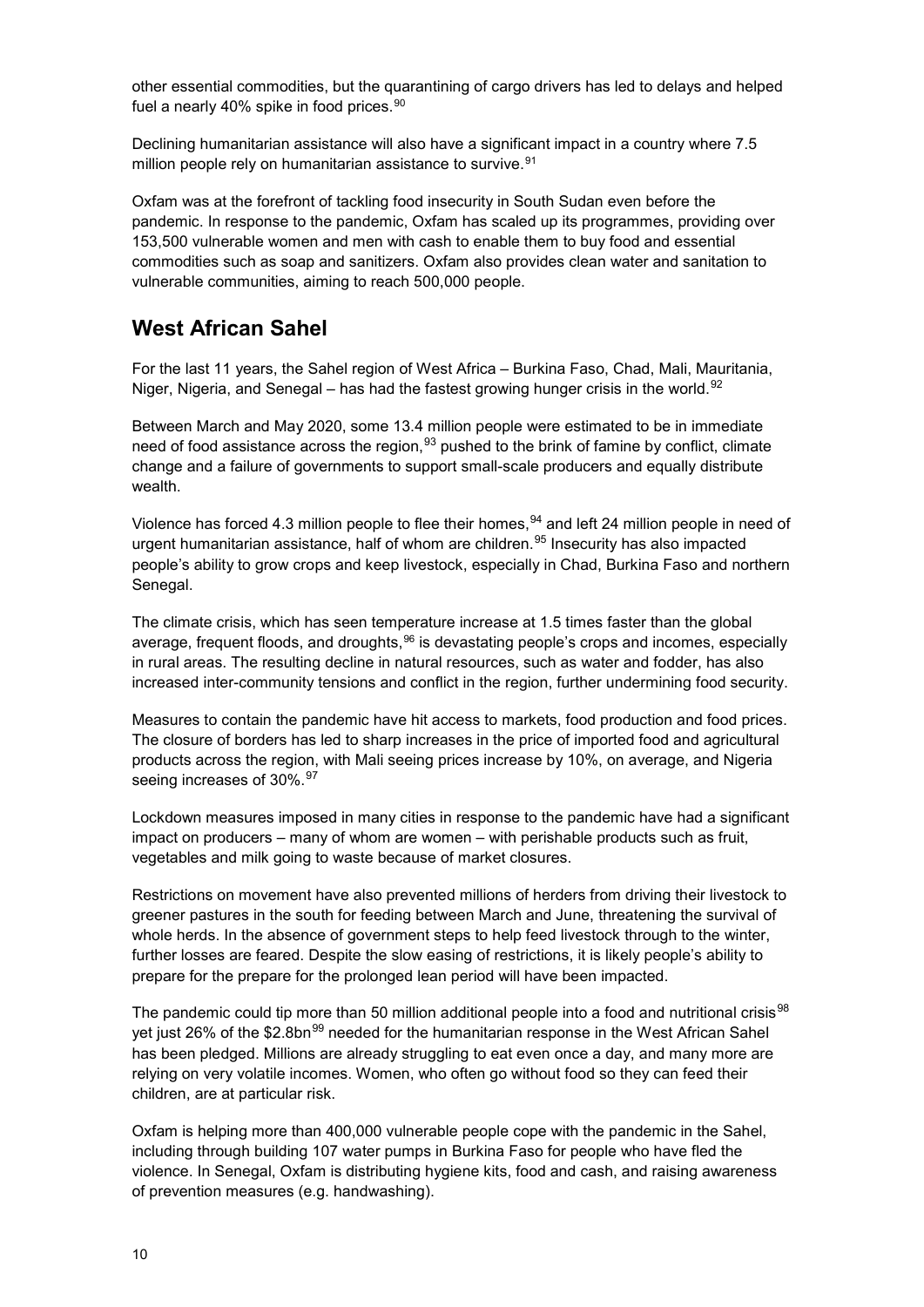## **Venezuela**

Seven years into a major economic crisis, Venezuela is ill-prepared to face a pandemic.

Even before the pandemic, more than half the people living with hunger in Latin America were living in Venezuela.<sup>[100](#page-18-14)</sup> Last year, 9.3 million people in the country were unable to eat enough food as a result of mass unemployment, falling incomes, poor access for humanitarian aid and hyperinflation, among other factors.<sup>101</sup> With a \$4 minimum monthly wage that is barely enough to buy a box of eggs, millions of Venezuelans have left the country in search of work.

Lack of official data means it is impossible to know exactly how the pandemic has affected food security in the country. However, since the government announced a nationwide lockdown on 13 March, there is evidence that an increasing number of people are reducing the quantity and quality of food in their diet – cutting out meat, dairy and vegetables and filling up on cheaper foods such as cereals. [102](#page-18-16) 

Fuel shortages – which have been exacerbated by the lockdown − are affecting the distribution of humanitarian aid and disrupting the production and transport of food, with some farmers' unions warning that agricultural production will only cover 15% of food needs in the main cities. [103](#page-18-17) 

The wider economic downturn across Latin America is also having a huge impact on food security. Sixty percent of the 1.6 million Venezuelan migrants in Colombia are not registered with the government and work in precarious jobs in the informal sector with no access to services or support.<sup>[104](#page-18-18)</sup> One survey found that 42% of the 385 Venezuelan migrants questioned had lost their jobs as a result of the pandemic, and a quarter did not have enough income to buy food. [105](#page-18-19) This is having a knock-on impact in Venezuela, where two million families rely on remittances to survive.<sup>[106](#page-18-20)</sup> The lack of employment and harsh conditions in countries such as Colombia mean 80,000 thousand Venezuelans are migrating back home.<sup>107</sup>

Indigenous communities, especially the elderly and young children, are among the worst impacted groups. Many communities live in rural areas with no access to healthcare or other basic services, and lockdown measures – including the closure of public transport – mean they are forced to walk for kilometres or paddle for days to buy or barter for food and other essentials.[108](#page-18-22)

The government is not doing enough to ensure people living in Venezuela have the healthcare and food assistance they need to see them through the pandemic. As of the 1 April, 46 mobile hospitals were set up, thousands of people tested, and awareness raising campaigns launched to prevent the spread of the virus,  $109$  however a weak health system<sup>[110](#page-18-24)</sup> has undermined the country's ability to cope.

In Venezuela, Oxfam works through local organizations that provide cash transfers to help people buy food and other essentials, promote hand washing and other measures to contain the spread of the virus, and provide legal advice and support to those who have suffered human rights violations. Oxfam has scaled up its work in Venezuela to support the most vulnerable people, including returnee migrants.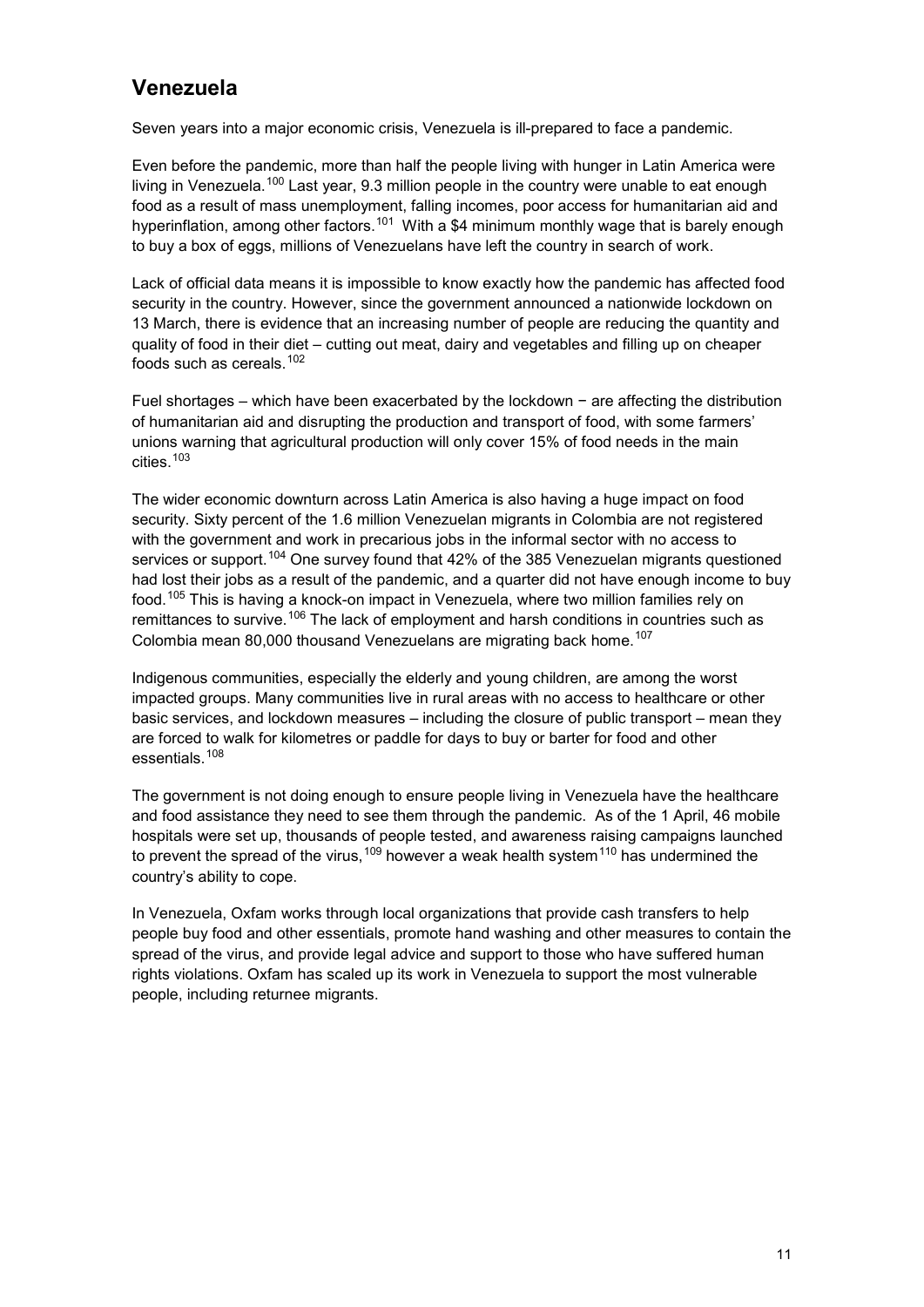# EMERGING HOTSPOTS

## **Brazil**

In 2014, Brazil was winning the war against hunger thanks to government investment in smallscale producers and a package of policy measures, including the establishment of a National Council for Nutrition and Food Security (CONSEA), developed in partnership with civil society.<sup>[111](#page-18-25)</sup>

The situation has deteriorated since 2015 due to the economic crisis and four years of austerity. By 2018, the number of people facing hunger in Brazil had increased by 100,000 (to 5.2 million)<sup>[112](#page-18-26)</sup> thanks to a sharp rise in poverty<sup>[113](#page-18-27)</sup> and unemployment,<sup>[114](#page-18-28)</sup> and sweeping cuts to budgets for agriculture and social protection. This included cuts to the Bolsa-Familia programme (a cash transfer system that had been celebrated globally for its effectiveness in reducing poverty and hunger) and, since 2019, a gradual dismantling of the successful policies and bodies put in place by previous administrations, including CONSEA.

The COVID-19 pandemic has now been added to this already toxic mix, causing a rapid rise in poverty and hunger across the country. Social distancing measures introduced to contain the spread of the coronavirus and prevent the collapse of the public health system have aggravated the economic crisis.

Millions of poor workers, who have little in the way of savings or benefits to fall back on, have lost their jobs or incomes.<sup>[115](#page-18-29)</sup> Yet by late June the federal government has only distributed 10% of the financial aid promised to workers and companies, via the Emergency Employment Support Program (PESE), with large companies obtaining more benefits from the government than workers or micro and small companies. Similarly, just 47.9 % of the funds allocated for emergency assistance for vulnerable people had been distributed by the beginning of July.<sup>[116](#page-18-30)</sup>

The federal government is so far failing to support Brazil's most vulnerable people through this pandemic. The implementation of the Emergency Basic Income programme faces a lot of challenges. Problems include long delays in responding to requests for aid, refusal to provide aid without valid justification, and the need to have a mobile phone, internet connection and an email address in order to qualify for assistance.<sup>[117](#page-18-31)</sup> Just three months after the country's coronavirus outbreak began, and at a time when the outbreak is still largely out of control, the government is also threatening to reduce benefit payments.<sup>[118](#page-18-32)</sup>

Oxfam Brazil has launched a campaign to support 1,000 vulnerable families in São Paulo, Rio de Janeiro, Recife, and the Federal District through cash transfers of \$60 per month for four months – enough to ensure families can buy food and other essential goods. The fundraising goal for this programme is \$240,000.

## **India**

*'I was a nursing assistant, but after the lockdown I lost my job. For a month, I managed with the limited savings I had. Now both of us are surviving on one meal a day. I fear that if the situation does not improve, I might not have anything to eat in a few days. I have not been able to pay for rent and electricity and I fear my property owner will evict me.'* 

Gudiya Devi, who lives in Patna, the capital of Bihar, with her 12-year-old son.

India has been struggling with hunger for a long time. In 2019, 195 million people – 14.5% of the population – were malnourished  $119$  as a result of extreme inequality, a lack of investment in rural communities (which are home to 70% of the population),  $120$  a failure to protect workers living in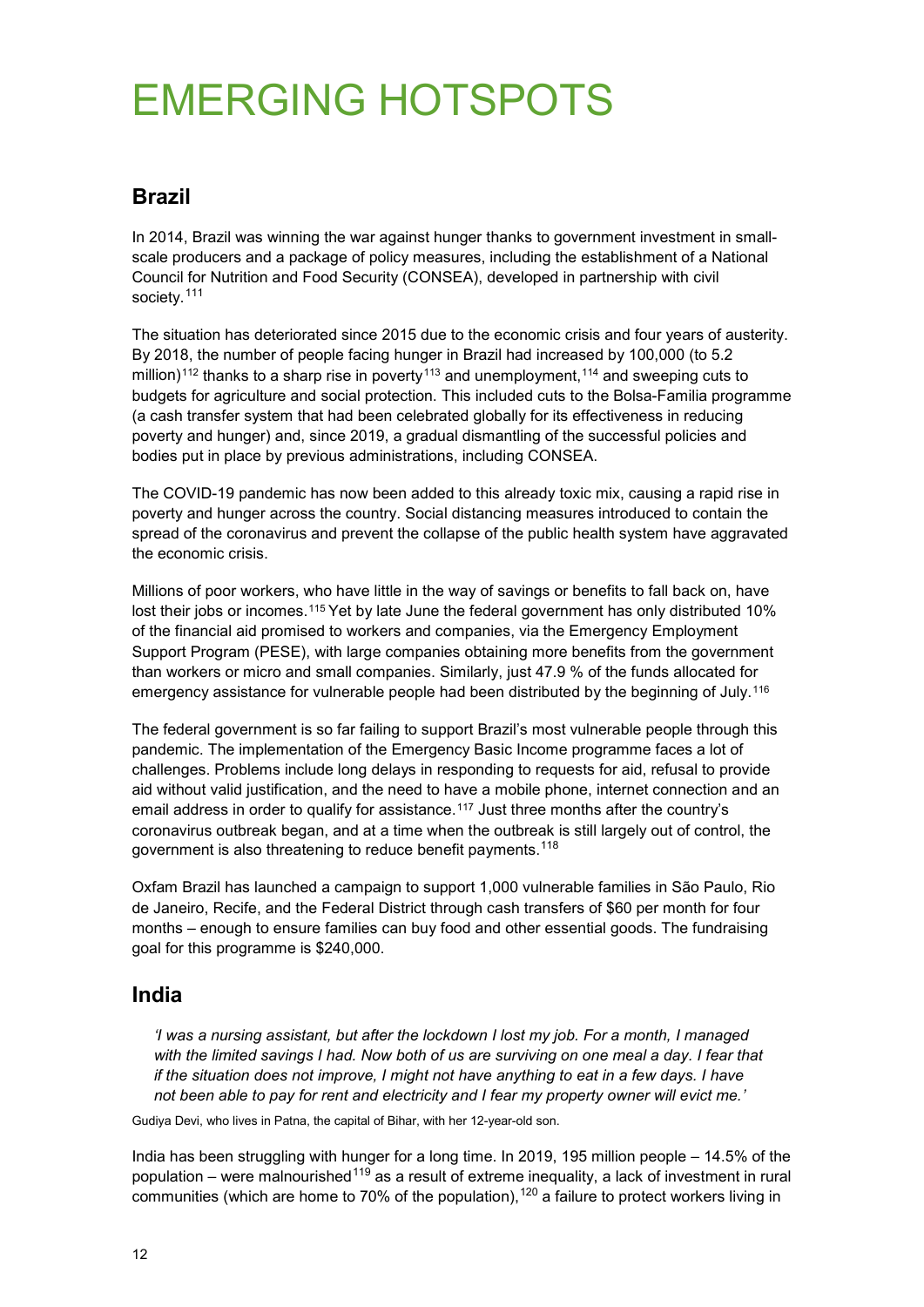poverty, corrupt and inefficient systems for distributing food aid and social support, and an increasingly erratic and extreme climate.

Then, at 8pm on 23 March, the Indian government announced a 21-day nationwide lockdown to control the spread of the coronavirus, with just four hours' notice. Millions of people who were already living precarious existences on the brink of hunger – rural communities, lower castes, minority groups, women and children – were suddenly tipped over the edge.

An estimated 40 million people, predominantly lower-caste migrant workers who make a living as domestic workers, street vendors or daily wage labourers on construction sites, were made jobless overnight.<sup>[121](#page-19-2)</sup> Facing starvation and disease in the overcrowded slums they call home, and with public transport shut down, hundreds of thousands of people began walking sometimes hundreds of kilometres back to their villages.<sup>[122](#page-19-3)</sup>

Strict restrictions on travel have also left farmers without a migrant labour force at the peak of the harvest season, forcing many to leave crops in the field to rot. This is having a huge impact on farmers' incomes and the food security of rural communities. For example, tribal groups and forest dwellers earn the majority of their annual income from the sale of forest products such as tamarind and karanj seeds. However, travel restrictions have prevented traders from reaching them during the peak harvest season, depriving them of this income.<sup>[123](#page-19-4)</sup>

Five weeks into lockdown, a survey of 5,000 rural households across 12 states revealed that half were having to cut back on the number of meals they ate, while almost a quarter had been forced to ask others for food since the lockdown began. It also showed that a significant proportion of households are getting into debt or selling assets to get by, with 22% of households reporting having to sell livestock and 16% saying they had recently borrowed from money lenders. <sup>[124](#page-19-5)</sup>

The Indian government has announced a \$22.5bn stimulus package to support businesses and families through the crisis.<sup>[125](#page-19-6)</sup> However, corruption and poor planning means millions of India's most vulnerable people have been unable to access assistance, including more than 95 million children from poor communities who no longer have access to a hot midday meal because of the sudden closure of *Aanganwadi* (early childcare) centres. [126](#page-19-7) 

Oxfam India is working with partners to support vulnerable communities in 14 states through the provision of food rations, cooked meals and water to vulnerable groups, including migrant labourers, construction workers and people who are homeless.

## **South Africa**

Even before the pandemic hit, 13.7 million people living in South Africa did not have access to enough food as a result of high levels of unemployment, lack of access to assets such as land or fishing permits, and the high and rising price of food and other essentials.<sup>[127](#page-19-8)</sup> Inequality and discrimination mean that some groups such as women – who earn 27% less, on average, than their male counterparts – are more likely to experience hunger.  $128$ 

Weekly polling conducted since the start of lockdown has revealed that unemployment and loss of income is having a direct impact on food security. One-in-three adults surveyed said they were going to bed hungry, and a fifth had lost weight during the lockdown because of a lack of food. $129$ 

The problem is particularly acute in urban areas. Millions of informal workers have suddenly found themselves out of work and without access to sick pay or unemployment benefit. Meanwhile, the prices of food and other essentials have spiked because of stockpiling and price gouging by supermarkets and other suppliers.<sup>[130](#page-19-11)</sup> The closure of street food vendors, which support an estimated 500,000 livelihoods and provide food for 70% of township households, is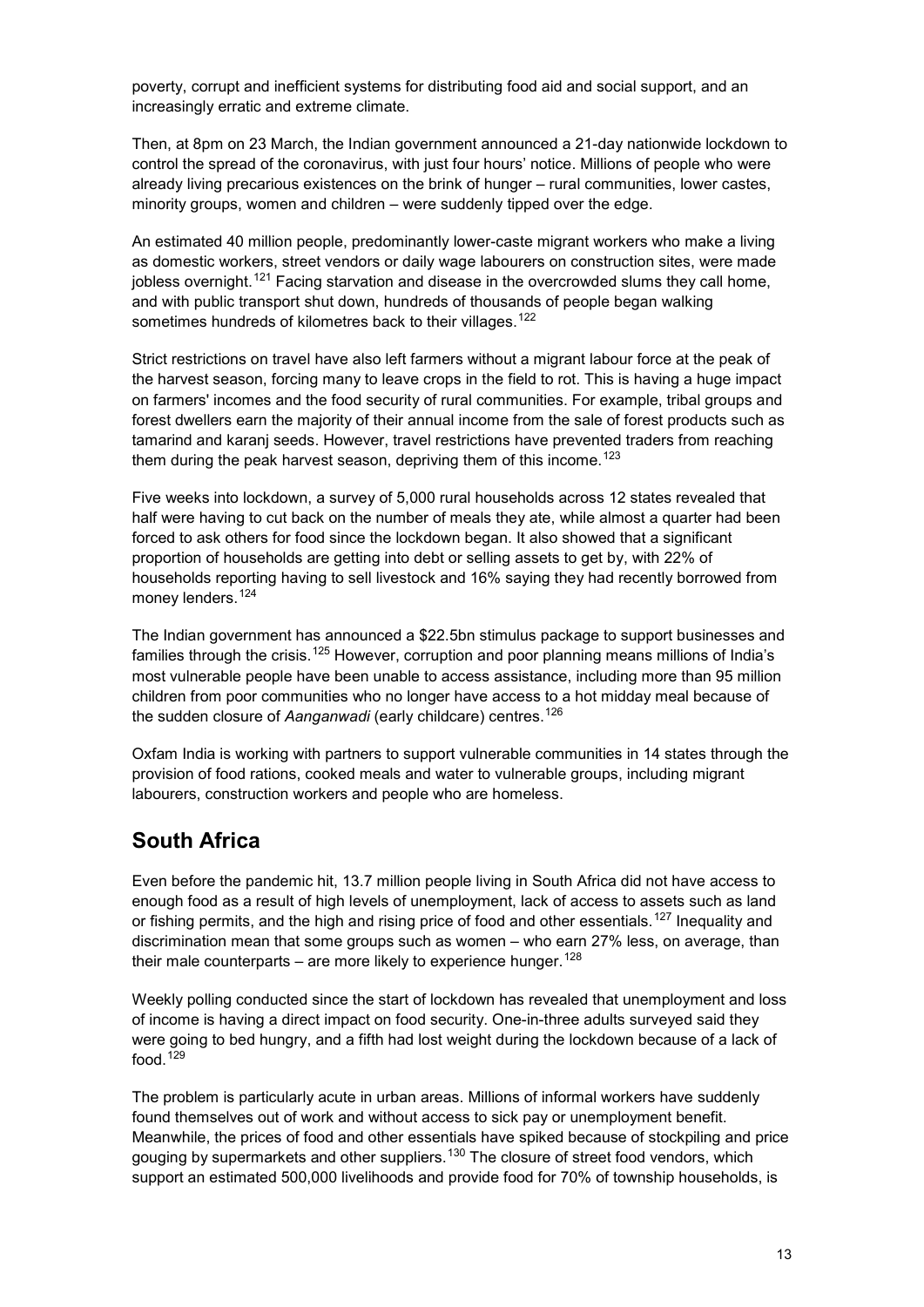having a dramatic impact on both the farmers that supply them and on what people can buy and eat – with many people consuming fewer fresh fruits and vegetables.<sup>[131](#page-19-12)</sup>

South Africa's ZAR 500bn (over \$28bn) stimulus package covers provision of COVID-19 social relief grants to unemployed South Africans, registered migrants, and refugees, but the country's four million undocumented migrants are not eligible for help. Local government-run food distribution programmes have also been beset with problems, including delays caused by the huge numbers of people registering for help, as well as corruption and theft.<sup>132</sup>

Oxfam South Africa is working with partners to provide food for homeless people in Johannesburg and the Western Cape as part of a broader COVID-19 pandemic response. Oxfam is also working with others to campaign for the establishment of civil society partnerships to ensure the effective delivery of food aid to those who need it and to secure support for smallscale farmers, including land reforms.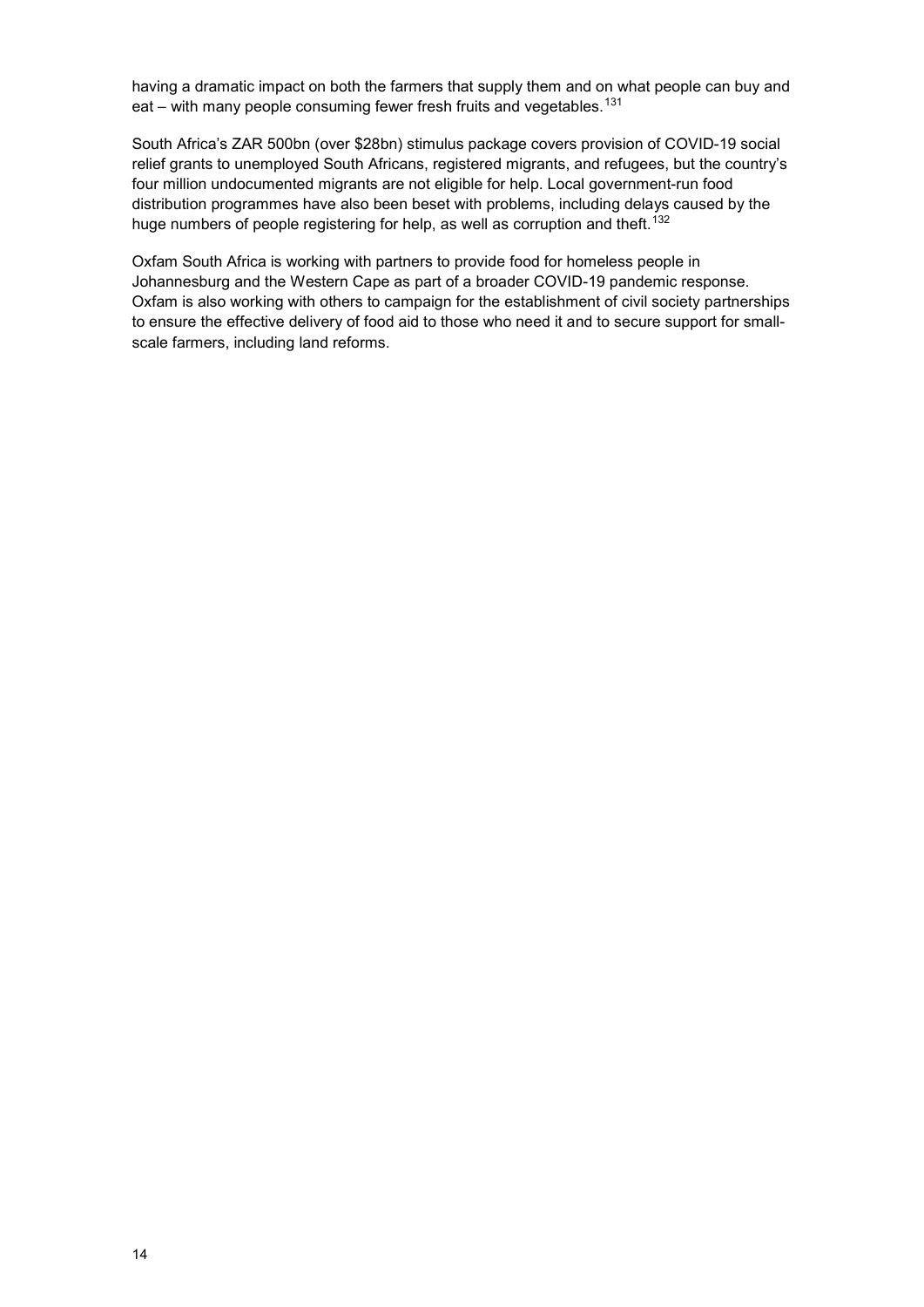# ACTION NEEDED

While governments must take action to control the spread of the coronavirus, urgent action is also required to stop the growing hunger crisis and build more resilient and sustainable food systems that work for all people and the planet:

**Provide emergency assistance to save lives now:** Donor governments must fully fund the UN's COVID-19 humanitarian appeal in order to provide aid for the most vulnerable communities and groups, including women, migrant workers, and displaced communities. Governments must also ensure that food producers can get safely back to work, facilitate the movement of farmers and agricultural workers, open food markets, and provide access to agricultural inputs. Additional support is needed to help small-scale farmers and pastoralists restock and prepare for the next planting season.

**Build fairer, more resilient and more sustainable food systems:** Governments must commit to a high-level meeting at the Committee on World Food Security in Rome in October to coordinate measures to put fairer, gender just, resilient and sustainable food systems at the heart of the post-pandemic recovery. Governments and the private sector must also scale-up investments in small-scale and agro-ecological food production, ensure producers earn a living income by establishing minimum producer prices and other support mechanisms, and ensure workers earn a living wage.

**Promote women's participation and leadership**: Women must have the opportunity to participate and lead the decisions on how to address our broken food system. To understand the full scope of the challenges faced by women as a result of the pandemic, genderdisaggregated data must be collected and used to inform decisions on how to respond. Action is also needed to address discrimination faced by women food producers on issues such as access to land, information, credit, and technology.

**Cancel debts to allow developing countries to scale-up social protection:** The international community should expand debt cancellation to cover all private, bilateral and multilateral debts owed by low- and middle-income countries, and private creditors. This would release \$1 trillion in revenues to help developing countries pay for economic rescue packages for small business and social protection measures such as the provision of cash grants to help people survive.

**Support the UN's call for a global ceasefire:** Oxfam urges all countries and parties involved in conflict to respond to the UN Secretary General's call for a global ceasefire. They must immediately stop fighting and selling arms, to allow for humanitarian aid to reach people and peace efforts to be progressed.<sup>[133](#page-19-14)</sup>

**Take urgent action to tackle the climate crisis:** Urgent action is needed to deliver dramatic cuts in emissions, keep global temperatures from rising above 1.5 degrees and help smallholder producers adapt. This includes addressing emissions from agriculture, which is responsible for a quarter of global greenhouse gas emissions and driven primarily by deforestation, livestock production and the use of fertilizers.<sup>[134](#page-19-15)</sup>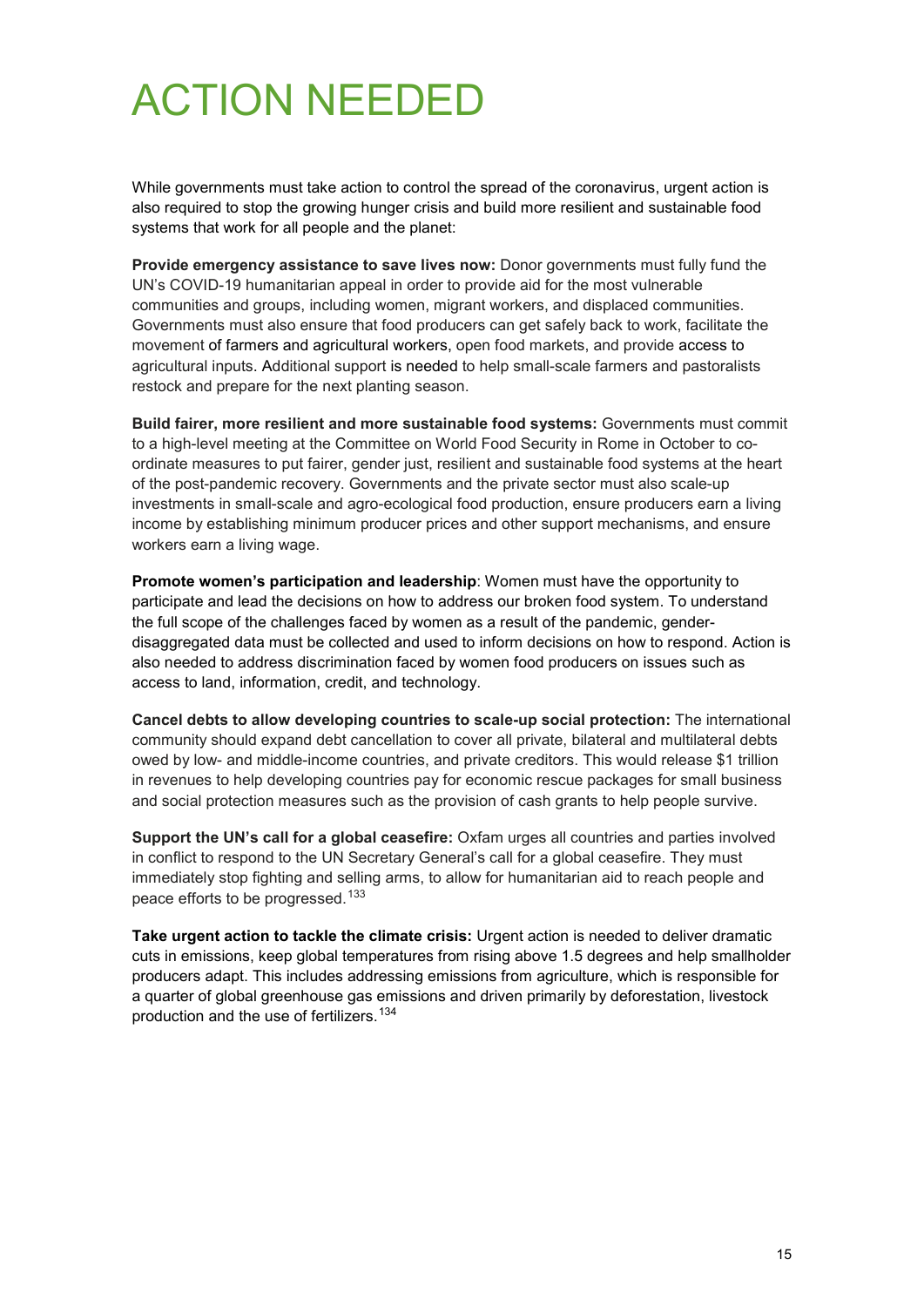## **NOTES**

- <span id="page-15-0"></span>In April 2020, the Food Security Information Network estimated that 135m people were in crisis level hunger in 2019, based on data from 55 countries, see: <u>https://docs.wfp.org/api/documents/WFP-</u> [0000114546/download/?\\_ga=2.192541098.16518084.1593024973-194571371.1591298594.](https://docs.wfp.org/api/documents/WFP-0000114546/download/?_ga=2.192541098.16518084.1593024973-194571371.1591298594) In July 2020 the WFP revised that estimate to approximately 149m based on data from 79 countries Crisis level hunger is where households have large food consumption gaps which are reflected in very high acute malnutrition and excess mortality or are able to mitigate food consumption gaps by employing emergency strategies such as the selling off of assets. (see: Table 9, http://www.ipcinfo.org/fileadmin/user\_upload/ipcinfo/manual/IPC\_Technical\_Manual\_3\_Final.pdf)
- <span id="page-15-1"></span>2 [https://www.wfp.org/news/world-food-programme-assist-largest-number-hungry-people-ever-](https://www.wfp.org/news/world-food-programme-assist-largest-number-hungry-people-ever-coronavirus-devastates-poor) [coronavirus-devastates-poor](https://www.wfp.org/news/world-food-programme-assist-largest-number-hungry-people-ever-coronavirus-devastates-poor)
- <span id="page-15-2"></span>3 The WFP estimates that the number of people in crisis level hunger − defined as IPC level 3 or above − will increase by approximately 121 million this year as a result of the socio-economic impacts of the pandemic. The estimated daily mortality rate for IPC level 3 and above is 0.5−1 per 10,000 people, equating to 6,050−12,100 deaths per day due to hunger as a result of the pandemic before the end of 2020.
- <span id="page-15-3"></span>4 The global observed daily mortality rate for COVID-19 reached its highest recorded point in April 2020 at just over 10,000 deaths per day and has ranged from approximately 5,000 to 7,000 deaths per day in the months since then (based on data from John Hopkins University − [https://www.covidtracker.com\)](https://www.covidtracker.com/). While there can be no certainty about future projections, if there is no significant departure from these observed trends during the rest of the year, and if the WFP estimates for increasing numbers of people experiencing crisis level hunger hold, then it is likely that daily deaths from hunger as a result of the socio-economic impacts of the pandemic will be higher than those from the disease before the end of 2020. It is important to note that there is some overlap between these numbers given that some deaths due to COVID-19 could be linked to malnutrition. For comparative context see also: [https://www.weforum.org/agenda/2020/05/how-many-people-die-each-day-covid-19](https://www.weforum.org/agenda/2020/05/how-many-people-die-each-day-covid-19-coronavirus/) [coronavirus/.](https://www.weforum.org/agenda/2020/05/how-many-people-die-each-day-covid-19-coronavirus/)
- <span id="page-15-4"></span>5 <https://www.food.gov.uk/research/research-projects/the-covid-19-consumer-tracker>
- <span id="page-15-5"></span>6 Food and Agriculture Organization of the United Nations (FAO). FAOSTAT: Food Supply—Livestock and Fish Primary Equivalent, 2016. [http://www.fao.org/faostat/en/#data/CL.](http://www.fao.org/faostat/en/#data/CL) accessed June 2016
- <span id="page-15-6"></span>7 Oxfam gathered information on dividend payments of eight of the world's biggest food and beverage companies up to the beginning of July 2020, using a mixture of company, NASDAQ, and Bloomberg websites. Numbers are rounded to the nearest million: Coca-Cola (\$3,522m), Danone (\$1,348m), General Mills (\$594m), Kellogg (\$391m), Mondelez (\$408m), Nestlé (\$8,248m for entire year), PepsiCo (\$2,749m) and Unilever (estimated \$1,180m). Many of these companies are pursuing efforts to address COVID-19 and/or global hunger.
- <span id="page-15-7"></span>8 <https://fts.unocha.org/appeals/952/summary>
- <span id="page-15-8"></span><sup>9</sup> Confirmed cases as of 22 June 2020. Source: [John Hopkins University.](https://coronavirus.jhu.edu/map.html) https://coronavirus.jhu.edu/map.html
- <span id="page-15-9"></span>10 [http://www.ipcinfo.org/.](http://www.ipcinfo.org/) Figures based on numbers in IPC Level 3 or above.
- <span id="page-15-10"></span>11 COVID-19 Dashboard<https://coronavirus.jhu.edu/map.html>
- <span id="page-15-11"></span>12 <https://www.ghsindex.org/>
- <span id="page-15-12"></span>13 [https://www.ilo.org/wcmsp5/groups/public/---dgreports/--](https://www.ilo.org/wcmsp5/groups/public/---dgreports/---dcomm/documents/briefingnote/wcms_745963.pdf) [dcomm/documents/briefingnote/wcms\\_745963.pdf](https://www.ilo.org/wcmsp5/groups/public/---dgreports/---dcomm/documents/briefingnote/wcms_745963.pdf)
- <span id="page-15-13"></span>14 https://assets.oxfamamerica.org/media/documents/mb-dignity not destitution-an-economic-rescue- plan-for-all-090420-en.pdf
- <span id="page-15-14"></span>15 [https://www.ilo.org/global/about-the-ilo/newsroom/news/WCMS\\_627189/lang--en/index.htm](https://www.ilo.org/global/about-the-ilo/newsroom/news/WCMS_627189/lang--en/index.htm)
- <span id="page-15-15"></span>16 [https://www.ilo.org/wcmsp5/groups/public/---dgreports/--](https://www.ilo.org/wcmsp5/groups/public/---dgreports/---dcomm/documents/publication/wcms_626831.pdf) [dcomm/documents/publication/wcms\\_626831.pdf](https://www.ilo.org/wcmsp5/groups/public/---dgreports/---dcomm/documents/publication/wcms_626831.pdf) an[d https://www.ilo.org/wcmsp5/groups/public/--](https://www.ilo.org/wcmsp5/groups/public/---dgreports/---dcomm/documents/briefingnote/wcms_745963.pdf) [dgreports/---dcomm/documents/briefingnote/wcms\\_745963.pdf](https://www.ilo.org/wcmsp5/groups/public/---dgreports/---dcomm/documents/briefingnote/wcms_745963.pdf)
- <span id="page-15-16"></span>17 [https://www.ilo.org/wcmsp5/groups/public/---ed\\_protect/---protrav/--](https://www.ilo.org/wcmsp5/groups/public/---ed_protect/---protrav/---travail/documents/briefingnote/wcms_743623.pdf) [travail/documents/briefingnote/wcms\\_743623.pdf](https://www.ilo.org/wcmsp5/groups/public/---ed_protect/---protrav/---travail/documents/briefingnote/wcms_743623.pdf)
- <span id="page-15-17"></span>18 [https://www.knomad.org/publication/migration-and-development-brief-32-covid-19-crisis-through-](https://www.knomad.org/publication/migration-and-development-brief-32-covid-19-crisis-through-migration-lens) [migration-lens](https://www.knomad.org/publication/migration-and-development-brief-32-covid-19-crisis-through-migration-lens)
- <span id="page-15-18"></span>19 [https://www.ifad.org/documents/38714170/40187309/gpfi.pdf/58ce7a06-7ec0-42e8-82dc-](https://www.ifad.org/documents/38714170/40187309/gpfi.pdf/58ce7a06-7ec0-42e8-82dc-c069227edb79) [c069227edb79;](https://www.ifad.org/documents/38714170/40187309/gpfi.pdf/58ce7a06-7ec0-42e8-82dc-c069227edb79) [https://www.researchgate.net/publication/328761465\\_The\\_Impact\\_of\\_Remittances\\_on\\_Food\\_Security](https://www.researchgate.net/publication/328761465_The_Impact_of_Remittances_on_Food_Security_Status_in_the_Global_South) <u>[\\_Status\\_in\\_the\\_Global\\_South](https://www.researchgate.net/publication/328761465_The_Impact_of_Remittances_on_Food_Security_Status_in_the_Global_South)</u>
- <span id="page-15-19"></span>20 [https://www.worldbank.org/en/news/press-release/2020/04/22/world-bank-predicts-sharpest-decline-of](https://www.worldbank.org/en/news/press-release/2020/04/22/world-bank-predicts-sharpest-decline-of-remittances-in-recent-history)[remittances-in-recent-history](https://www.worldbank.org/en/news/press-release/2020/04/22/world-bank-predicts-sharpest-decline-of-remittances-in-recent-history)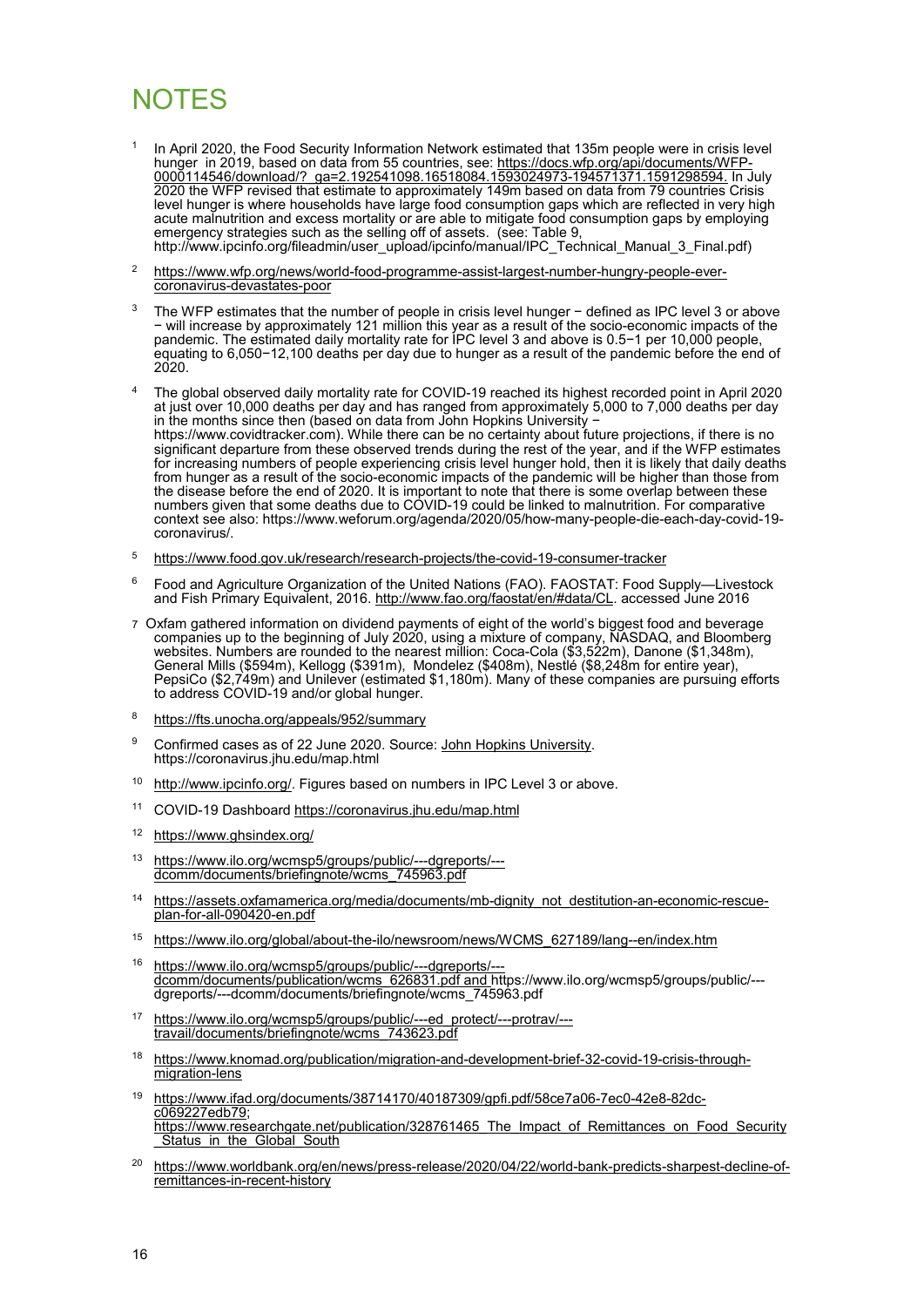- <span id="page-16-0"></span><sup>21</sup> [http://documents.worldbank.org/curated/en/590531592231143435/pdf/Social-Protection-and-Jobs-](http://documents.worldbank.org/curated/en/590531592231143435/pdf/Social-Protection-and-Jobs-Responses-to-COVID-19-A-Real-Time-Review-of-Country-Measures-June-12-2020.pdf)[Responses-to-COVID-19-A-Real-Time-Review-of-Country-Measures-June-12-2020.pdf](http://documents.worldbank.org/curated/en/590531592231143435/pdf/Social-Protection-and-Jobs-Responses-to-COVID-19-A-Real-Time-Review-of-Country-Measures-June-12-2020.pdf)
- <span id="page-16-1"></span>22 https://oxfamilibrary.openrepository.com/bitstream/handle/10546/620976/mbdignity%20not%20destitution-an-economic-rescue-plan-for-all-090420-en.pdf
- <span id="page-16-2"></span>23 <http://www.fao.org/3/ca5162en/ca5162en.pdf>
- <span id="page-16-3"></span><sup>24</sup> [https://www.care.org/sites/default/files/global\\_rga\\_covid\\_rdm\\_3.31.20\\_final.pdf](https://www.care.org/sites/default/files/global_rga_covid_rdm_3.31.20_final.pdf)
- <span id="page-16-4"></span> $25$  Women are responsible for an average of 40% of crop production across countries such as Ethiopia and Nigeria − [https://www.worldbank.org/en/programs/africa-myths-and-facts/publication/women](https://www.worldbank.org/en/programs/africa-myths-and-facts/publication/women-agriculture-and-work-in-africa)[agriculture-and-work-in-africa](https://www.worldbank.org/en/programs/africa-myths-and-facts/publication/women-agriculture-and-work-in-africa)
- <span id="page-16-5"></span><sup>26</sup> [https://www.un.org/sexualviolenceinconflict/wp-content/uploads/2019/04/report/s-2019-280/Annual-](https://www.un.org/sexualviolenceinconflict/wp-content/uploads/2019/04/report/s-2019-280/Annual-report-2018.pdf)<br>[report-2018.pdf](https://www.un.org/sexualviolenceinconflict/wp-content/uploads/2019/04/report/s-2019-280/Annual-report-2018.pdf)
- <span id="page-16-6"></span>27 <http://www.fao.org/3/i2050e/i2050e01.pdf>
- <span id="page-16-7"></span>28 [https://www.oxfam.org/en/press-releases/close-half-women-are-feeling-more-anxious-depressed](https://www.oxfam.org/en/press-releases/close-half-women-are-feeling-more-anxious-depressed-isolated-overworked-or-ill)[isolated-overworked-or-ill](https://www.oxfam.org/en/press-releases/close-half-women-are-feeling-more-anxious-depressed-isolated-overworked-or-ill)
- <span id="page-16-8"></span>29<https://pubmed.ncbi.nlm.nih.gov/24984990/>
- <span id="page-16-9"></span><sup>30</sup> See for example: [https://www.rfa.org/english/news/myanmar/melons-rot-05142020185209.html](https://eur01.safelinks.protection.outlook.com/?url=https%3A%2F%2Fwww.rfa.org%2Fenglish%2Fnews%2Fmyanmar%2Fmelons-rot-05142020185209.html&data=02%7C01%7CMadelon.Meijer%40oxfamnovib.nl%7C283e70319485456e6cdb08d810fa46f6%7Cc42c6655bda0417590bab6e48cacd561%7C0%7C0%7C637278014722293755&sdata=GnbBQk%2BrF9fcoQ6I0U7FuMSCN6LUAK9acGZHV9yyNQQ%3D&reserved=0) and [https://www.rferl.org/a/romanian-migrants-get-covid-19-as-pandemic-exposes-bad-conditions-for-east-](https://www.rferl.org/a/romanian-migrants-get-covid-19-as-pandemic-exposes-bad-conditions-for-east-european-workers/30643195.html) [european-workers/30643195.html](https://www.rferl.org/a/romanian-migrants-get-covid-19-as-pandemic-exposes-bad-conditions-for-east-european-workers/30643195.html)
- <span id="page-16-10"></span>31 <https://www.oxfam.org/en/press-releases/covid-19-50-million-people-threatened-hunger-west-africa>
- <span id="page-16-11"></span><sup>32</sup> [https://landportal.org/blog-post/2020/06/addressing-land-and-policy-grabs-shadow-covid-](https://landportal.org/blog-post/2020/06/addressing-land-and-policy-grabs-shadow-covid-19?utm_source=Land+Portal+Newsletter&utm_campaign=ce30409681-EMAIL_CAMPAIGN_2018_01_23_COPY_01&utm_medium=email&utm_term=0_8b8de3bf56-ce30409681-346401765)[19?utm\\_source=Land+Portal+Newsletter&utm\\_campaign=ce30409681-](https://landportal.org/blog-post/2020/06/addressing-land-and-policy-grabs-shadow-covid-19?utm_source=Land+Portal+Newsletter&utm_campaign=ce30409681-EMAIL_CAMPAIGN_2018_01_23_COPY_01&utm_medium=email&utm_term=0_8b8de3bf56-ce30409681-346401765) <u>[EMAIL\\_CAMPAIGN\\_2018\\_01\\_23\\_COPY\\_01&utm\\_medium=email&utm\\_term=0\\_8b8de3bf56-](https://landportal.org/blog-post/2020/06/addressing-land-and-policy-grabs-shadow-covid-19?utm_source=Land+Portal+Newsletter&utm_campaign=ce30409681-EMAIL_CAMPAIGN_2018_01_23_COPY_01&utm_medium=email&utm_term=0_8b8de3bf56-ce30409681-346401765)</u> [ce30409681-346401765](https://landportal.org/blog-post/2020/06/addressing-land-and-policy-grabs-shadow-covid-19?utm_source=Land+Portal+Newsletter&utm_campaign=ce30409681-EMAIL_CAMPAIGN_2018_01_23_COPY_01&utm_medium=email&utm_term=0_8b8de3bf56-ce30409681-346401765)
- <span id="page-16-12"></span>33 [https://www.farmlandgrab.org/post/view/29498-uganda-35-000-left-homeless-as-private-firms-share](https://www.farmlandgrab.org/post/view/29498-uganda-35-000-left-homeless-as-private-firms-share-kiryandongo-land)[kiryandongo-land](https://www.farmlandgrab.org/post/view/29498-uganda-35-000-left-homeless-as-private-firms-share-kiryandongo-land)
- <span id="page-16-13"></span>34 <http://www.fao.org/worldfoodsituation/foodpricesindex/en/>
- <span id="page-16-14"></span>35 <http://www.fao.org/giews/food-prices/home/en/> an[d https://www.reuters.com/article/us-health](https://www.reuters.com/article/us-health-coronavirus-congo-food-price/profiteers-pounce-as-covid-19-threatens-congo-food-supply-idUSKBN22G16D)[coronavirus-congo-food-price/profiteers-pounce-as-covid-19-threatens-congo-food-supply](https://www.reuters.com/article/us-health-coronavirus-congo-food-price/profiteers-pounce-as-covid-19-threatens-congo-food-supply-idUSKBN22G16D)[idUSKBN22G16D](https://www.reuters.com/article/us-health-coronavirus-congo-food-price/profiteers-pounce-as-covid-19-threatens-congo-food-supply-idUSKBN22G16D)
- <span id="page-16-15"></span>36 <https://www.ers.usda.gov/data-products/food-price-outlook/>
- <span id="page-16-16"></span>37 [https://thefern.org/ag\\_insider/as-coronavirus-drives-down-commodity-prices-farm-groups-ask-for-aid/](https://thefern.org/ag_insider/as-coronavirus-drives-down-commodity-prices-farm-groups-ask-for-aid/)
- <span id="page-16-17"></span> $^\mathrm{38}$  The surveys were conducted from May to June 2020 through partner organizations in the 'Sowing Diversity = Harvesting Security' (SD=HS) programme countries. For more information, please contact Oxfam's SD=HS team via sdhsprogram@oxfamnovib.nl.
- <span id="page-16-18"></span>39 [https://oxfamilibrary.openrepository.com/bitstream/handle/10546/620983/bp-conflict-coronavirus](https://oxfamilibrary.openrepository.com/bitstream/handle/10546/620983/bp-conflict-coronavirus-global-ceasefire-120520-en.pdf)[global-ceasefire-120520-en.pdf](https://oxfamilibrary.openrepository.com/bitstream/handle/10546/620983/bp-conflict-coronavirus-global-ceasefire-120520-en.pdf)
- <span id="page-16-19"></span>40 [https://fts.unocha.org/appeals/952/summaryhttps://fts.unocha.org/appeals/952/summary](https://fts.unocha.org/appeals/952/summaryhttps:/fts.unocha.org/appeals/952/summary)
- <span id="page-16-20"></span>41 <https://fts.unocha.org/appeals/952/summary>
- <span id="page-16-21"></span><sup>42</sup> According to UNOCHA, Yemen has received only 17% of all funding to date. <https://fts.unocha.org/countries/248/summary/2020>
- <span id="page-16-22"></span>43 OCHA 2020 figures.<https://fts.unocha.org/appeals/929/summary>
- <span id="page-16-23"></span>44 [https://oi-files-d8-prod.s3.eu-west-2.amazonaws.com/s3fs-public/2020-](https://oi-files-d8-prod.s3.eu-west-2.amazonaws.com/s3fs-public/2020-06/Oxfam%20Global%20COVID%20Response%20Report%20-%20Full.pdf) [06/Oxfam%20Global%20COVID%20Response%20Report%20-%20Full.pdf](https://oi-files-d8-prod.s3.eu-west-2.amazonaws.com/s3fs-public/2020-06/Oxfam%20Global%20COVID%20Response%20Report%20-%20Full.pdf)
- <span id="page-16-24"></span><sup>45</sup> <https://iopscience.iop.org/article/10.1088/1748-9326/11/12/124010/pdf>
- <span id="page-16-25"></span><sup>46</sup> [https://www.un.org/sites/un2.un.org/files/sg\\_policy\\_brief\\_on\\_covid\\_impact\\_on\\_food\\_security.pdf](https://www.un.org/sites/un2.un.org/files/sg_policy_brief_on_covid_impact_on_food_security.pdf)
- <span id="page-16-26"></span><sup>47</sup> Eight countries have achieved the Comprehensive Africa Agriculture Development Programme spending target (10% of government budget spent on the agriculture sector). See: http://ebrary.ifpri.org/utils/getfile/collection/p15738coll2/id/133463/filename/133672.pdf
- <span id="page-16-27"></span>48 [https://oxfamilibrary.openrepository.com/bitstream/handle/10546/620877/bn-workers-rights](https://oxfamilibrary.openrepository.com/bitstream/handle/10546/620877/bn-workers-rights-supermarket-supply-chains-101019-en.pdf)[supermarket-supply-chains-101019-en.pdf](https://oxfamilibrary.openrepository.com/bitstream/handle/10546/620877/bn-workers-rights-supermarket-supply-chains-101019-en.pdf)
- <span id="page-16-28"></span>49 <https://www.ipcc.ch/srccl/chapter/chapter-5/>
- <span id="page-16-29"></span><sup>50</sup> More than six million people in locust-affected areas are suffering from crisis levels of hunger. <http://www.fao.org/ethiopia/news/detail-events/en/c/1270924/>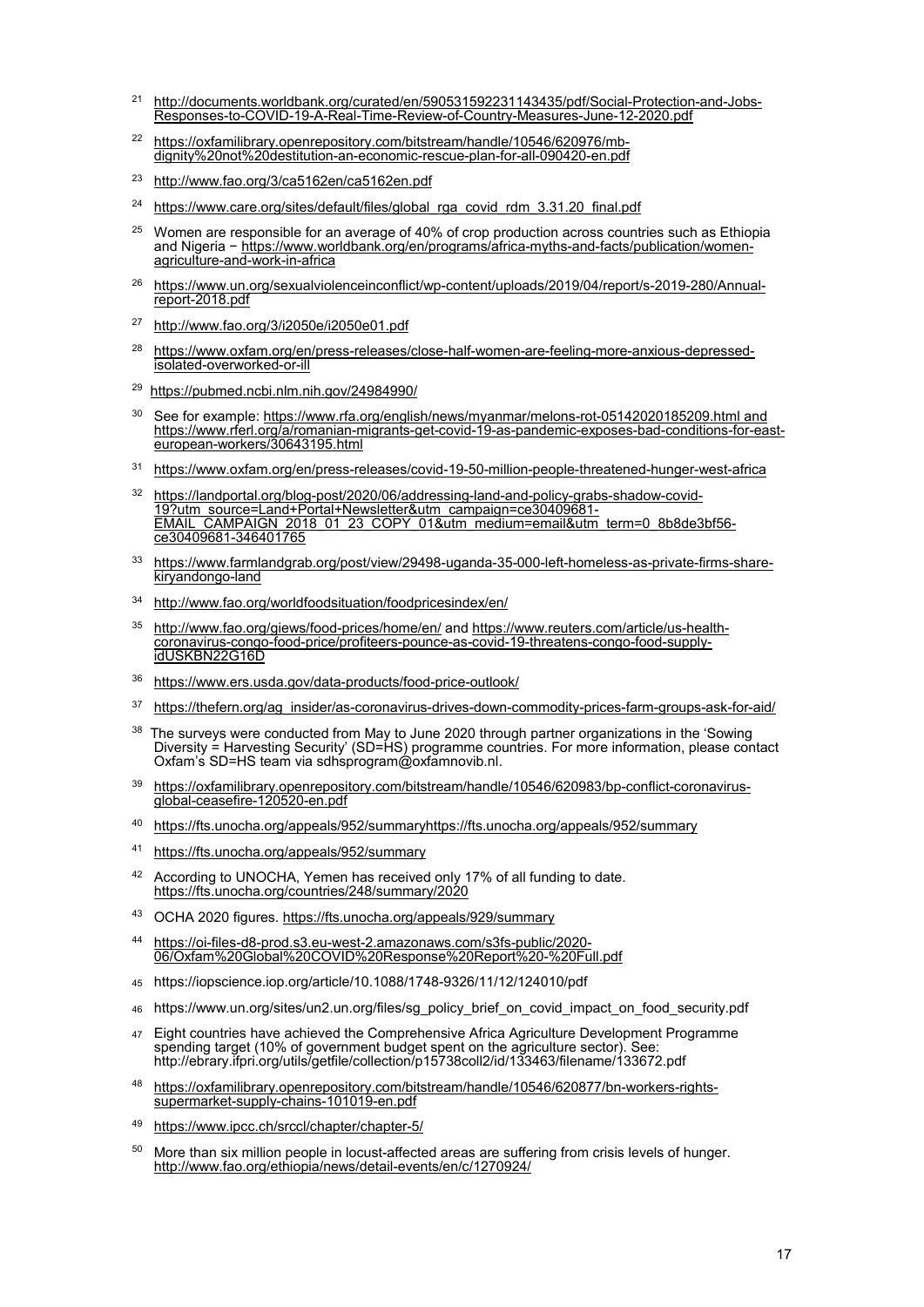- <span id="page-17-0"></span>51https://www.humanitarianresponse.info/sites/www.humanitarianresponse.info/files/assessments/desert\_l ocust impact assessment report for ethiopia.pdf
- <span id="page-17-1"></span>52 [http://www.fao.org/fileadmin/user\\_upload/emergencies/docs/Desert%20Locust%20Crisis%20-%20](http://www.fao.org/fileadmin/user_upload/emergencies/docs/Desert%20Locust%20Crisis%20-%20%E2%80%8CAppeal%20for%20rapid%20response%20and%20anticipatory%20action%20in%20the%20Greater%20Horn%20of%20Africa%20January%20-%20December%202020%20.pdf) [Appeal%20for%20rapid%20response%20and%20anticipatory%20action%20in%20the%20Greater%20](http://www.fao.org/fileadmin/user_upload/emergencies/docs/Desert%20Locust%20Crisis%20-%20%E2%80%8CAppeal%20for%20rapid%20response%20and%20anticipatory%20action%20in%20the%20Greater%20Horn%20of%20Africa%20January%20-%20December%202020%20.pdf) [Horn%20of%20Africa%20January%20-%20December%202020%20.pdf](http://www.fao.org/fileadmin/user_upload/emergencies/docs/Desert%20Locust%20Crisis%20-%20%E2%80%8CAppeal%20for%20rapid%20response%20and%20anticipatory%20action%20in%20the%20Greater%20Horn%20of%20Africa%20January%20-%20December%202020%20.pdf)
- <span id="page-17-2"></span>53 <https://www.oxfam.org/en/press-releases/worlds-billionaires-have-more-wealth-46-billion-people>
- <span id="page-17-3"></span>54 <https://www.weforum.org/agenda/2020/05/pandemics-poor-rich-economics-coronavirus-covid19/>
- <span id="page-17-4"></span>55 The poorest 20% of the population consume 1,217 calories a day, on average. The richest 20% consume almost three times as many, 3,294 calories a day, on average. [https://books.google.co.ke/books?id=WZjFDwAAQBAJ&pg=PA16&lpg=PA16&dq=calories+per+quintil](https://books.google.co.ke/books?id=WZjFDwAAQBAJ&pg=PA16&lpg=PA16&dq=calories+per+quintile+malawi&source=bl&ots=AopYix79XB&sig=ACfU3U1xMr7FiL9SQi8vMEDyuE6adOoyRw&hl=en&sa=X&ved=2ahUKEwihybDi1IrqAhXDDOwKHUjtBxUQ6AEwAnoECAgQAQ#v=onepage&q=calories%20per%20quintile%20malawi&f=false) [e+malawi&source=bl&ots=AopYix79XB&sig=ACfU3U1xMr7FiL9SQi8vMEDyuE6adOoyRw&hl=en&sa=](https://books.google.co.ke/books?id=WZjFDwAAQBAJ&pg=PA16&lpg=PA16&dq=calories+per+quintile+malawi&source=bl&ots=AopYix79XB&sig=ACfU3U1xMr7FiL9SQi8vMEDyuE6adOoyRw&hl=en&sa=X&ved=2ahUKEwihybDi1IrqAhXDDOwKHUjtBxUQ6AEwAnoECAgQAQ#v=onepage&q=calories%20per%20quintile%20malawi&f=false) [X&ved=2ahUKEwihybDi1IrqAhXDDOwKHUjtBxUQ6AEwAnoECAgQAQ#v=onepage&q=calories%20p](https://books.google.co.ke/books?id=WZjFDwAAQBAJ&pg=PA16&lpg=PA16&dq=calories+per+quintile+malawi&source=bl&ots=AopYix79XB&sig=ACfU3U1xMr7FiL9SQi8vMEDyuE6adOoyRw&hl=en&sa=X&ved=2ahUKEwihybDi1IrqAhXDDOwKHUjtBxUQ6AEwAnoECAgQAQ#v=onepage&q=calories%20per%20quintile%20malawi&f=false) [er%20quintile%20malawi&f=false](https://books.google.co.ke/books?id=WZjFDwAAQBAJ&pg=PA16&lpg=PA16&dq=calories+per+quintile+malawi&source=bl&ots=AopYix79XB&sig=ACfU3U1xMr7FiL9SQi8vMEDyuE6adOoyRw&hl=en&sa=X&ved=2ahUKEwihybDi1IrqAhXDDOwKHUjtBxUQ6AEwAnoECAgQAQ#v=onepage&q=calories%20per%20quintile%20malawi&f=false)
- <span id="page-17-5"></span>56 <https://www.ft.com/content/cdd62792-0e85-11e9-acdc-4d9976f1533b>
- <span id="page-17-6"></span>57 [https://www.fantaproject.org/sites/default/files/resources/PROFILES-brief-stunting-learning-](https://www.fantaproject.org/sites/default/files/resources/PROFILES-brief-stunting-learning-Feb2016.pdf)[Feb2016.pdf](https://www.fantaproject.org/sites/default/files/resources/PROFILES-brief-stunting-learning-Feb2016.pdf)
- <span id="page-17-7"></span>58 <https://www.oxfamamerica.org/explore/issues/food-farming-and-hunger/behind-the-barcodes/>
- <span id="page-17-8"></span>59 WFP Hunger and Conflict [Factsheet](https://reliefweb.int/sites/reliefweb.int/files/resources/WFP-0000105972.pdf) − June 2019.
- <span id="page-17-9"></span>60 <http://www.fao.org/3/I9553EN/i9553en.pdf>
- <span id="page-17-10"></span><sup>61</sup> CAR ranks 117 out of 117 countries on the 2019 Global Hunger Index. <https://www.globalhungerindex.org/pdf/en/2019.pdf>
- <span id="page-17-11"></span><sup>62</sup> Projection from May to September 2020 of IPC.
- <span id="page-17-12"></span><sup>63</sup> Data as of April 30 2020. Source: the Population Movement Commission.
- <span id="page-17-13"></span>64 GIEWS − [Global Information and Early Warning System.](http://www.fao.org/giews/countrybrief/country.jsp?code=CAF)
- <span id="page-17-14"></span>65 UNOHC - [Yemen Humanitarian Response](https://reliefweb.int/sites/reliefweb.int/files/resources/Extension%20Yemen%20HRP%202020_Final%20%281%29.pdf) Plan 2020.
- <span id="page-17-15"></span>66 UN YHNO 2019–December 2018; and UNOHC Yemen Humanitarian Response Plan 2020.
- <span id="page-17-16"></span><sup>67</sup> FAO<http://www.fao.org/3/ca7557en/ca7557en.pdf>
- <span id="page-17-17"></span>68 <https://news.un.org/en/story/2020/03/1058591>
- <span id="page-17-18"></span> $69$  Source: John Hopkins University - 17 June 2020.
- <span id="page-17-19"></span><sup>70</sup> UNOCH[A Yemen Humanitarian Response Plan \(Extension\) June](https://reliefweb.int/report/yemen/yemen-humanitarian-response-plan-extension-june-december-2020-enar)−Dec 2020, p. 5.
- <span id="page-17-20"></span>71 [Oxfam Remittance Report,](https://www.oxfam.org/en/press-releases/remittances-yemen-plummet-needs-surge-amid-war-and-coronavirus) published 1 June 2020.
- <span id="page-17-21"></span>72 <http://www.fao.org/news/story/en/item/380653/icode/>
- <span id="page-17-22"></span><sup>73</sup> FAO [monthly market monitoring bulletin](https://fscluster.org/sites/default/files/documents/fao_fsts_market_monitoring_bulletin_march_2020_en.pdf) #56 (March 2020), p.1.
- <span id="page-17-23"></span>74 Source: OCHA May Update, p.4.
- <span id="page-17-24"></span><sup>75</sup> https://www.nytimes.com/2020/03/27/world/middleeast/yemen-health-care-aid-coronavirus.html
- <span id="page-17-25"></span><sup>76</sup> https://www.middleeastmonitor.com/20200603-donors-promise-yemen-1-35-billion-falling-short-of-untarget-to-save-aid-operations/
- <span id="page-17-26"></span>77 In total, 35 million people (93% of the population) are living below the international poverty line of \$2 per day. Source: Afghanistan HRP 2020 (revision from June, 2020), p. 7.
- <span id="page-17-27"></span>78 The [Global Report on Food Crisis](https://docs.wfp.org/api/documents/WFP-0000114546/download/?_ga=2.28434364.1671098149.1591693142-1844573033.1591693142) 2020, p.25.
- <span id="page-17-28"></span>79 According to the International Organization for Migration's Displacement Tracking Matrix (DTM) Baseline Mobility Assessment for 2019.
- <span id="page-17-29"></span>80 According to the World Bank and the UN OCHA Afghanistan Humanitarian Response Plan 2018−2021
- <span id="page-17-30"></span>81 [September 2019](https://reliefweb.int/sites/reliefweb.int/files/resources/ipc_2019.pdf) report and May 2020 report.
- <span id="page-17-31"></span>82 HRP [https://www.who.int/health-cluster/countries/afghanistan/Afghanistan-Humanitarian-Response-](https://www.who.int/health-cluster/countries/afghanistan/Afghanistan-Humanitarian-Response-Plan-COVID-19-June-2020.pdf?ua=1)[Plan-COVID-19-June-2020.pdf?ua=1](https://www.who.int/health-cluster/countries/afghanistan/Afghanistan-Humanitarian-Response-Plan-COVID-19-June-2020.pdf?ua=1) . P15
- <span id="page-17-32"></span>83 OCHA [Afghanistan Humanitarian Response Plan](https://reliefweb.int/report/afghanistan/afghanistan-humanitarian-response-plan-2018-2021-june-2020-revision) 2018−2021 – June 2020 revision, p.5.
- <span id="page-17-33"></span>84 World Food Programme, [Afghanistan weekly market price bulletin,](https://reliefweb.int/sites/reliefweb.int/files/resources/WFP%20-%20Issue%204%20-%20Countrywide%20Weekly%20Market%20Price%20Bulletin_Week%201%20June%202020%20-%2010June20.pdf) 10 June 2020.
- <span id="page-17-34"></span>85 World Food Programme, [Global Report on Food Crisis 2020,](https://docs.wfp.org/api/documents/WFP-0000114546/download/?_ga=2.208978578.1604501587.1587364510-1264218027.1561107831) p.21.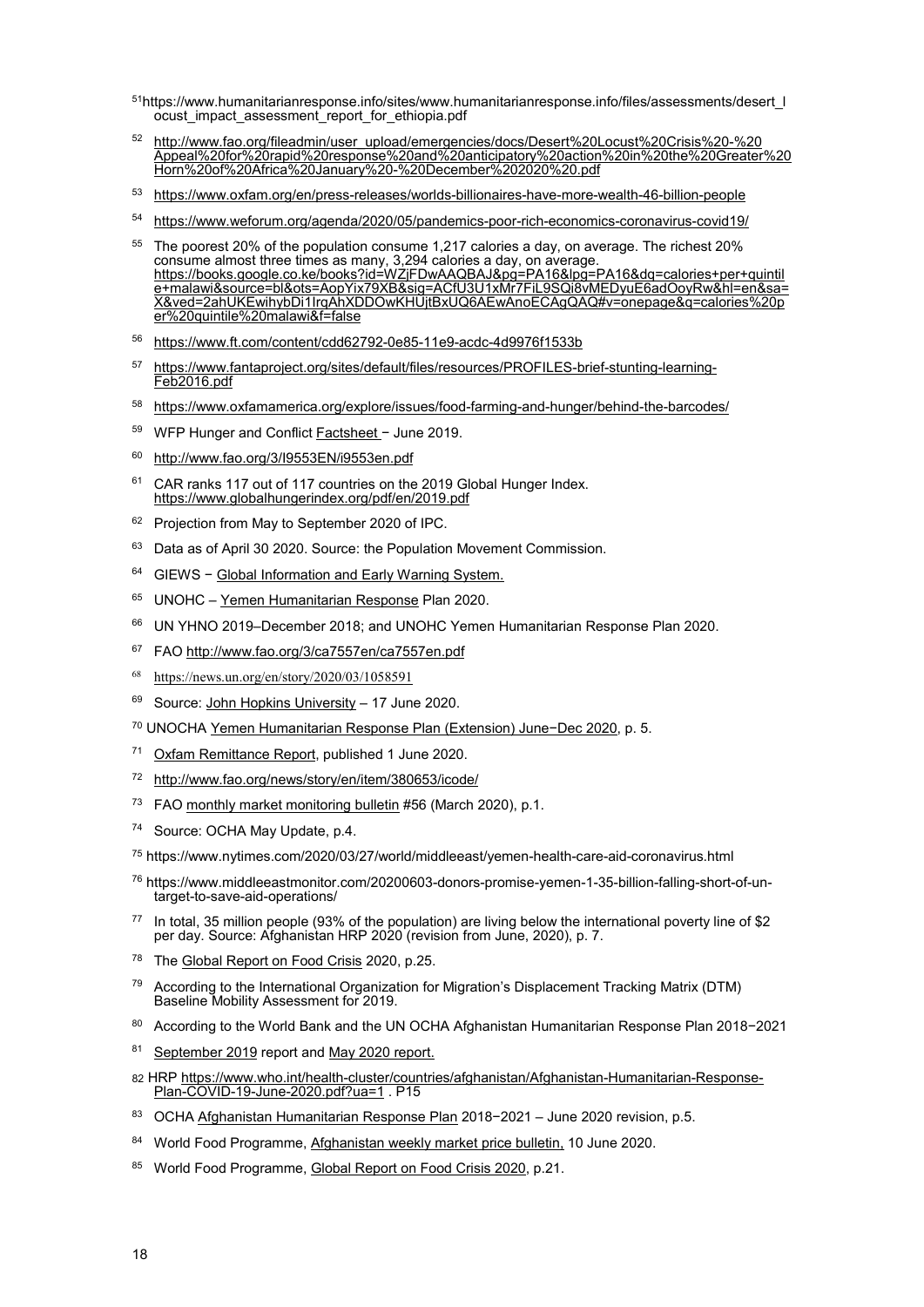- <span id="page-18-0"></span>86 World Bank South Sudan, [Poverty and Vulnerability in a Fragile Environment,](http://documents.worldbank.org/curated/en/893571583937198098/South-Sudan-Economic-Update-Poverty-and-Vulnerability-in-a-Fragile-Environment) March 2020.
- <span id="page-18-1"></span>87 [http://www.fao.org/fileadmin/user\\_upload/emergencies/docs/FAOFamineresponse&prevention.pdf](http://www.fao.org/fileadmin/user_upload/emergencies/docs/FAOFamineresponse&prevention.pdf)
- <span id="page-18-2"></span>88 <https://news.un.org/en/story/2019/12/1053321>
- <span id="page-18-3"></span>89 World Food Programme, [Impact of the pandemic on markets in South](https://reliefweb.int/sites/reliefweb.int/files/resources/wfp_south_sudan_-_impact_of_covid-19_on_markets_and_food_security_full.pdf) Sudan, March 2020.
- <span id="page-18-4"></span>90 Ibid.
- <span id="page-18-5"></span>91 <https://reliefweb.int/report/south-sudan/south-sudan-humanitarian-snapshot-may-2020>
- <span id="page-18-6"></span>92 [State of Food Security 2018 report](http://www.fao.org/3/I9553EN/i9553en.pdf) produced by FAO.
- <span id="page-18-7"></span>93 As of June 2020, http://www.food-security.net/en/topic/food-and-nutrition-crisis-2020/
- <span id="page-18-8"></span>94 OCHA, https://www.unocha.org/sahel
- <span id="page-18-9"></span>95 OCHA, [Humanitarian Overview](https://www.humanitarianresponse.info/sites/www.humanitarianresponse.info/files/documents/files/sahel-dashboard_two_pager-20200224.pdf) February 2020.
- <span id="page-18-10"></span>96 [https://www.climatelinks.org/resources/climate-change-risk-profile-west-africa](https://www.climatelinks.org/resources/climate-change-risk-profile-west-africa-sahel#:%7E:text=The%20West%20Africa%20Sahel%20is,the%20rest%20of%20the%20world.)[sahel#:~:text=The%20West%20Africa%20Sahel%20is,the%20rest%20of%20the%20world.](https://www.climatelinks.org/resources/climate-change-risk-profile-west-africa-sahel#:%7E:text=The%20West%20Africa%20Sahel%20is,the%20rest%20of%20the%20world.)
- <span id="page-18-11"></span>97 Impact of the COVID-19 Pandemic on Food and Nutrition Security in the Sahel and West Africa, May 20 Newsletter, p4.
- <span id="page-18-12"></span>98 Source: Analyses of the Harmonized Framework / *Cadre Harmonisé*, March 2020.
- <span id="page-18-13"></span>99 According to OCHA. https://www.unocha.org/sahel
- <span id="page-18-14"></span>100 Global Report on Food Crises, p.47.<http://www.fightfoodcrises.net/food-crises-and-covid-19/en/>
- <span id="page-18-15"></span><sup>101</sup> Global Report on Food Crises, p.47.<http://www.fightfoodcrises.net/food-crises-and-covid-19/en/>
- <span id="page-18-16"></span><sup>102</sup> Draft Venezuela HNO/HRP 2020, p.12. Also WFP needs assessment: [https://reliefweb.int/report/venezuela-bolivarian-republic/wfp-venezuela-evaluaci-n-de-seguridad-](https://reliefweb.int/report/venezuela-bolivarian-republic/wfp-venezuela-evaluaci-n-de-seguridad-alimentaria-principales) [alimentaria-principales](https://reliefweb.int/report/venezuela-bolivarian-republic/wfp-venezuela-evaluaci-n-de-seguridad-alimentaria-principales)
- <span id="page-18-17"></span><sup>103</sup> Covid-19: Mapping the impact of March 2020 fuel crisis on agricultural production, distribution and food security. Venezuela Analysis Team, p.4.
- <span id="page-18-18"></span>104 UNHCR, February 2020[. https://www.unhcr.org/news/briefing/2020/2/5e3930db4/unhcr-welcomes](https://www.unhcr.org/news/briefing/2020/2/5e3930db4/unhcr-welcomes-colombias-decision-regularize-stay-venezuelans-country.html)[colombias-decision-regularize-stay-venezuelans-country.html](https://www.unhcr.org/news/briefing/2020/2/5e3930db4/unhcr-welcomes-colombias-decision-regularize-stay-venezuelans-country.html)
- <span id="page-18-19"></span><sup>105</sup> [https://assets.website-files.com/5caccaedb32e39d3c7d6819e/5ece7d886b16496aaa1888c5\\_OVM-](https://assets.website-files.com/5caccaedb32e39d3c7d6819e/5ece7d886b16496aaa1888c5_OVM-Reporte-Covid19-Mayo_.pdf) [Reporte-Covid19-Mayo\\_.pdf,](https://assets.website-files.com/5caccaedb32e39d3c7d6819e/5ece7d886b16496aaa1888c5_OVM-Reporte-Covid19-Mayo_.pdf) p.4.
- <span id="page-18-20"></span><sup>106</sup> Orozco, M. and Klaas, K. (2020), Money transfer to Venezuela. Remittance Flows Amidst Evolving Foreign Exchange, Migration, Remittances and Development Program at the Inter-American Dialogue. [https://www.thedialogue.org/wp-content/uploads/2020/05/Report-Money-Transfers-to-Venezuela\\_May-](https://www.thedialogue.org/wp-content/uploads/2020/05/Report-Money-Transfers-to-Venezuela_May-2020-2.pdf)[2020-2.pdf,](https://www.thedialogue.org/wp-content/uploads/2020/05/Report-Money-Transfers-to-Venezuela_May-2020-2.pdf) p. 9.
- <span id="page-18-21"></span>107 Venezuela: COVID-19, Flash Update 4, OCHA. 22 May 2020[. https://reliefweb.int/report/venezuela](https://reliefweb.int/report/venezuela-bolivarian-republic/venezuela-covid-19-flash-update-n-4-22-may-2020)[bolivarian-republic/venezuela-covid-19-flash-update-n-4-22-may-2020](https://reliefweb.int/report/venezuela-bolivarian-republic/venezuela-covid-19-flash-update-n-4-22-may-2020)
- <span id="page-18-22"></span><sup>108</sup> Public statement signed by several indigenous organizations. [https://www.derechos.org.ve/actualidad/comunicado-del-pueblo-indigena-warao-instituciones-y](https://www.derechos.org.ve/actualidad/comunicado-del-pueblo-indigena-warao-instituciones-y-organizaciones-ante-la-situacion-actual-por-el-covid-19)[organizaciones-ante-la-situacion-actual-por-el-covid-19.](https://www.derechos.org.ve/actualidad/comunicado-del-pueblo-indigena-warao-instituciones-y-organizaciones-ante-la-situacion-actual-por-el-covid-19)
- <span id="page-18-23"></span> $100$

[https://www.humanitarianresponse.info/sites/www.humanitarianresponse.info/files/documents/files/ven](https://www.humanitarianresponse.info/sites/www.humanitarianresponse.info/files/documents/files/ven_covid-19_plan_intersectorial_2a_edicion_04102020.pdf) [\\_covid-19\\_plan\\_intersectorial\\_2a\\_edicion\\_04102020.pdf](https://www.humanitarianresponse.info/sites/www.humanitarianresponse.info/files/documents/files/ven_covid-19_plan_intersectorial_2a_edicion_04102020.pdf)

- <span id="page-18-24"></span>110 [https://www.amnesty.org/es/latest/news/2018/03/venezuela-unattended-health-rights-crisis-is-forcing-](https://www.amnesty.org/es/latest/news/2018/03/venezuela-unattended-health-rights-crisis-is-forcing-thousands-to-flee/)<br>[thousands-to-flee/](https://www.amnesty.org/es/latest/news/2018/03/venezuela-unattended-health-rights-crisis-is-forcing-thousands-to-flee/)
- <span id="page-18-25"></span><sup>111</sup> <http://www.fao.org/3/a-i4030e.pdf>
- <span id="page-18-26"></span><sup>112</sup> [www.fao.org/members-gateway/news/detail/en/c/1151731/](http://www.fao.org/members-gateway/news/detail/en/c/1151731/)
- <span id="page-18-27"></span><sup>113</sup> [https://agenciadenoticias.ibge.gov.br/agencia-noticias/2012-agencia-de-noticias/noticias/25882-](https://agenciadenoticias.ibge.gov.br/agencia-noticias/2012-agencia-de-noticias/noticias/25882-extrema-pobreza-atinge-13-5-milhoes-de-pessoas-e-chega-ao-maior-nivel-em-7-anos) [extrema-pobreza-atinge-13-5-milhoes-de-pessoas-e-chega-ao-maior-nivel-em-7-anos](https://agenciadenoticias.ibge.gov.br/agencia-noticias/2012-agencia-de-noticias/noticias/25882-extrema-pobreza-atinge-13-5-milhoes-de-pessoas-e-chega-ao-maior-nivel-em-7-anos)
- <span id="page-18-28"></span>114 <https://www.ibge.gov.br/explica/desemprego.php>
- <span id="page-18-29"></span><sup>115</sup> [https://agenciadenoticias.ibge.gov.br/agencia-noticias/2012-agencia-de-noticias/noticias/26913](https://agenciadenoticias.ibge.gov.br/agencia-noticias/2012-agencia-de-noticias/noticias/26913-desemprego-cai-em-16-estados-em-2019-mas-20-tem-informalidade-recorde) [desemprego-cai-em-16-estados-em-2019-mas-20-tem-informalidade-recorde](https://agenciadenoticias.ibge.gov.br/agencia-noticias/2012-agencia-de-noticias/noticias/26913-desemprego-cai-em-16-estados-em-2019-mas-20-tem-informalidade-recorde)
- <span id="page-18-30"></span><sup>116</sup> <https://www.bcb.gov.br/app/pese/>
- <span id="page-18-31"></span><sup>117</sup> <http://rendabasica.com.br/os-problemas-de-implementacao-da-renda-basica-emergencial/>
- <span id="page-18-32"></span><sup>118</sup> [https://economia.uol.com.br/colunas/carla-araujo/2020/06/29/auxilio-emergencial-bolsonaro-anuncia-](https://economia.uol.com.br/colunas/carla-araujo/2020/06/29/auxilio-emergencial-bolsonaro-anuncia-prorrogacao-do-beneficio.htm) [prorrogacao-do-beneficio.htm](https://economia.uol.com.br/colunas/carla-araujo/2020/06/29/auxilio-emergencial-bolsonaro-anuncia-prorrogacao-do-beneficio.htm)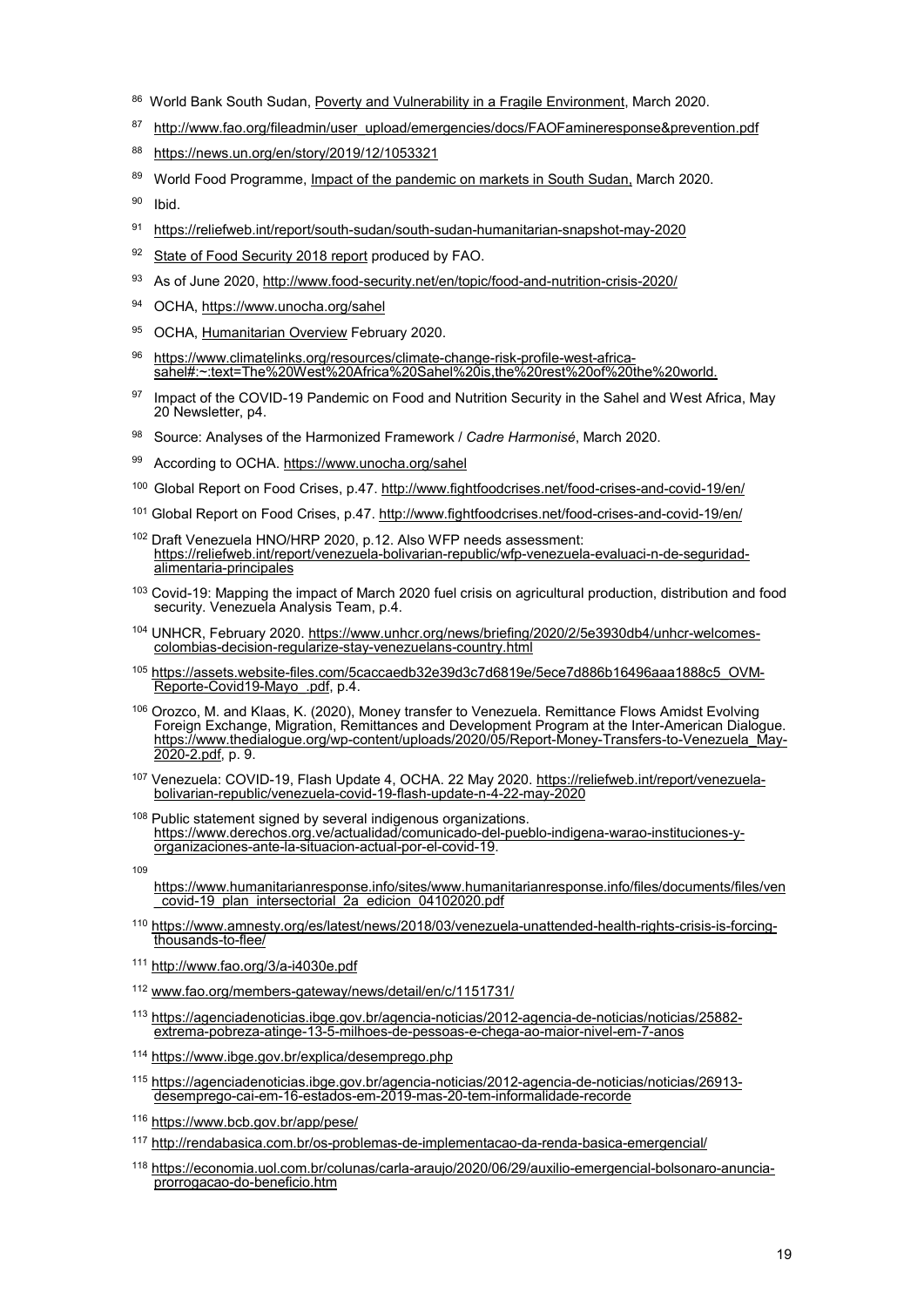- <span id="page-19-0"></span><sup>119</sup> [https://www.wfp.org/publications/2019-state-food-security-and-nutrition-world-sofi-safeguarding](https://www.wfp.org/publications/2019-state-food-security-and-nutrition-world-sofi-safeguarding-against-economic)[against-economic](https://www.wfp.org/publications/2019-state-food-security-and-nutrition-world-sofi-safeguarding-against-economic)
- <span id="page-19-1"></span><sup>120</sup> [https://www.business-standard.com/article/economy-policy/70-indians-live-in-rural-areas-census-](https://www.business-standard.com/article/economy-policy/70-indians-live-in-rural-areas-census-111071500171_1.html)[111071500171\\_1.html](https://www.business-standard.com/article/economy-policy/70-indians-live-in-rural-areas-census-111071500171_1.html)
- <span id="page-19-2"></span><sup>121</sup> <https://www.bbc.co.uk/news/world-asia-india-52360757>
- <span id="page-19-3"></span><sup>122</sup> <https://www.bbc.co.uk/news/world-asia-india-52672764>
- <span id="page-19-4"></span><sup>123</sup> <https://finance.yahoo.com/news/india-coronavirus-lockdown-left-forest-050626543.html>
- <span id="page-19-5"></span>124 [https://timesofindia.indiatimes.com/india/nearly-half-of-rural-households-eating-fewer-items-less-](https://timesofindia.indiatimes.com/india/nearly-half-of-rural-households-eating-fewer-items-less-number-of-times-to-overcome-covid-crisis-survey/articleshow/75703178.cms)<br>[number-of-times-to-overcome-covid-crisis-survey/articleshow/75703178.cms](https://timesofindia.indiatimes.com/india/nearly-half-of-rural-households-eating-fewer-items-less-number-of-times-to-overcome-covid-crisis-survey/articleshow/75703178.cms)
- <span id="page-19-6"></span>125 [https://www.cnbc.com/2020/03/26/coronavirus-india-needs-a-support-package-larger-than-20-billion](https://www.cnbc.com/2020/03/26/coronavirus-india-needs-a-support-package-larger-than-20-billion-dollars.html)[dollars.html](https://www.cnbc.com/2020/03/26/coronavirus-india-needs-a-support-package-larger-than-20-billion-dollars.html)
- <span id="page-19-7"></span>126 [https://www.indiaspend.com/malnutrition-could-cost-childrens-health-lives-for-years-after-covid-crisis](https://www.indiaspend.com/malnutrition-could-cost-childrens-health-lives-for-years-after-covid-crisis-experts-warn/)[experts-warn/](https://www.indiaspend.com/malnutrition-could-cost-childrens-health-lives-for-years-after-covid-crisis-experts-warn/)
- <span id="page-19-8"></span><sup>127</sup> Communication with South African Vulnerability Assessment Committee
- <span id="page-19-9"></span><sup>128</sup> <https://africacheck.org/reports/south-african-women-earn-27-less-men/>
- <span id="page-19-10"></span><sup>129</sup> [https://www.news24.com/news24/southafrica/news/lockdown-one-in-three-adults-in-sa-goes-to-bed](https://www.news24.com/news24/southafrica/news/lockdown-one-in-three-adults-in-sa-goes-to-bed-hungry-according-to-latest-research-20200520)[hungry-according-to-latest-research-20200520](https://www.news24.com/news24/southafrica/news/lockdown-one-in-three-adults-in-sa-goes-to-bed-hungry-according-to-latest-research-20200520)
- <span id="page-19-11"></span><sup>130</sup> [https://www.dailymaverick.co.za/article/2020-04-21-the-impact-of-the-lockdown-on-food](https://www.dailymaverick.co.za/article/2020-04-21-the-impact-of-the-lockdown-on-food-prices/#gsc.tab=0)[prices/#gsc.tab=0](https://www.dailymaverick.co.za/article/2020-04-21-the-impact-of-the-lockdown-on-food-prices/#gsc.tab=0) [/ https://mg.co.za/coronavirus-essentials/2020-03-31-retailers-and-employers-nailed](https://mg.co.za/coronavirus-essentials/2020-03-31-retailers-and-employers-nailed-in-covid-19-crackdown/)[in-covid-19-crackdown/](https://mg.co.za/coronavirus-essentials/2020-03-31-retailers-and-employers-nailed-in-covid-19-crackdown/)
- <span id="page-19-12"></span>131 <https://www.plaas.org.za/food-in-the-time-of-the-coronavirus-why-we-should-be-very-very-afraid/>
- <span id="page-19-13"></span>132 <https://www.corruptionwatch.org.za/government-to-tackle-food-parcel-corruption/>and <https://www.iol.co.za/the-star/opinion-analysis/food-parcel-corruption-claims-must-be-probed-46928380>
- <span id="page-19-14"></span>133 Oxfam, Conflict in a time of coronavirus, May 2020. [https://www.oxfam.org/en/research/conflict-time-](https://www.oxfam.org/en/research/conflict-time-coronavirus)<br>[coronavirus](https://www.oxfam.org/en/research/conflict-time-coronavirus)
- <span id="page-19-15"></span><sup>134</sup> [https://www.ipcc.ch/site/assets/uploads/2019/08/4.-SPM\\_Approved\\_Microsite\\_FINAL.pdf](https://www.ipcc.ch/site/assets/uploads/2019/08/4.-SPM_Approved_Microsite_FINAL.pdf)